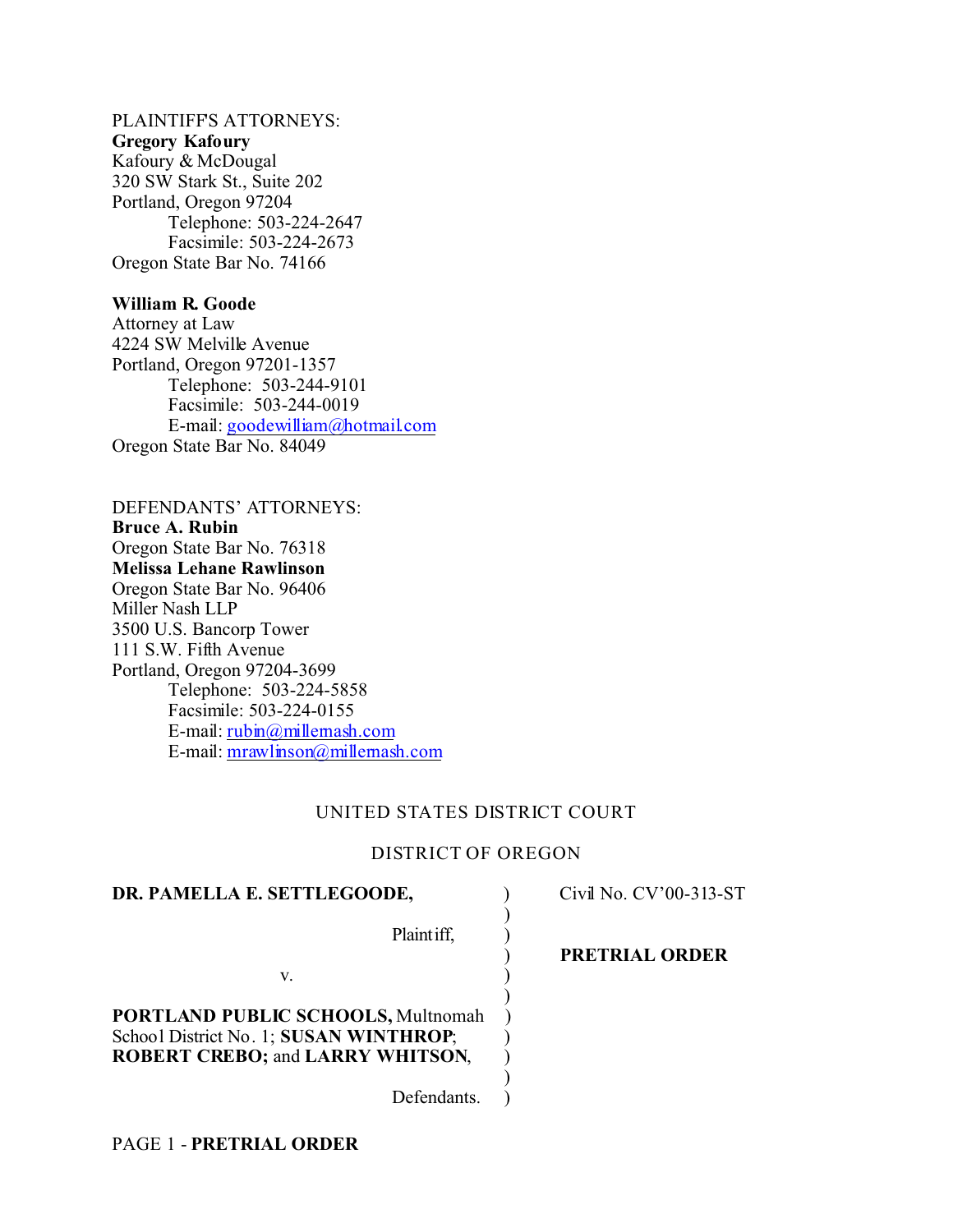The following pretrial order is lodged with the court pursuant to L.R. 16.6.

**1. Nature of the Action.** Plaintiff alleges five claims: Retaliation in violation of Section 504 of the Rehabilitation Act of 1973(29 USC § 794); violation under color of state law of right to free speech under the First Amendment; violation of the Equal Pay Act (29 USC § 206(d)); a whistle-blower claim under state law (ORS 659.530), and defamation. Trial will be to a jury, and the parties have consented to trial and entry of judgment by a magistrate judge.

**2. Subject Matter Jurisdiction.** This court has jurisdiction pursuant 29 USC § 794a, 29 USC § 216b; redress for the First Amendment violation under 42 USC § 1983; and supplemental jurisdiction over the Oregon statutory and common law claims.

**3. Agreed Facts.** [Facts marked with an asterisk are agreed to but disputed as to relevance.]

1. To the extent required, a tort claim notice was sent to Defendant Portland Public Schools ("PPS").

2. Plaintiff, PAMELLA E. SETTLEGOODE ("**Dr. Settlegoode**"), is a citizen of the United States, residing in Multnomah county in the State of Oregon. Until employed by PPS, she had no paid experience as a teacher in public schools and no employment of any kind in special education or degree in special education.

3. Dr. Settlegoode earned a Bachelor of Science degree in Physical Education from the University of Tampa; a Master of Science degree in Physical Education from Portland State University; and a Ph.D. from the University of Oregon.

4. Dr. Settlegoode started at Step 4 of PPS pay scale.

**\*5**. PPS hired Dr. Settlegoode with an "emergency certificate" because she had no regular certificate to teach Adaptive Physical Education ("APE").

#### PAGE 2 - **PRETRIAL ORDER**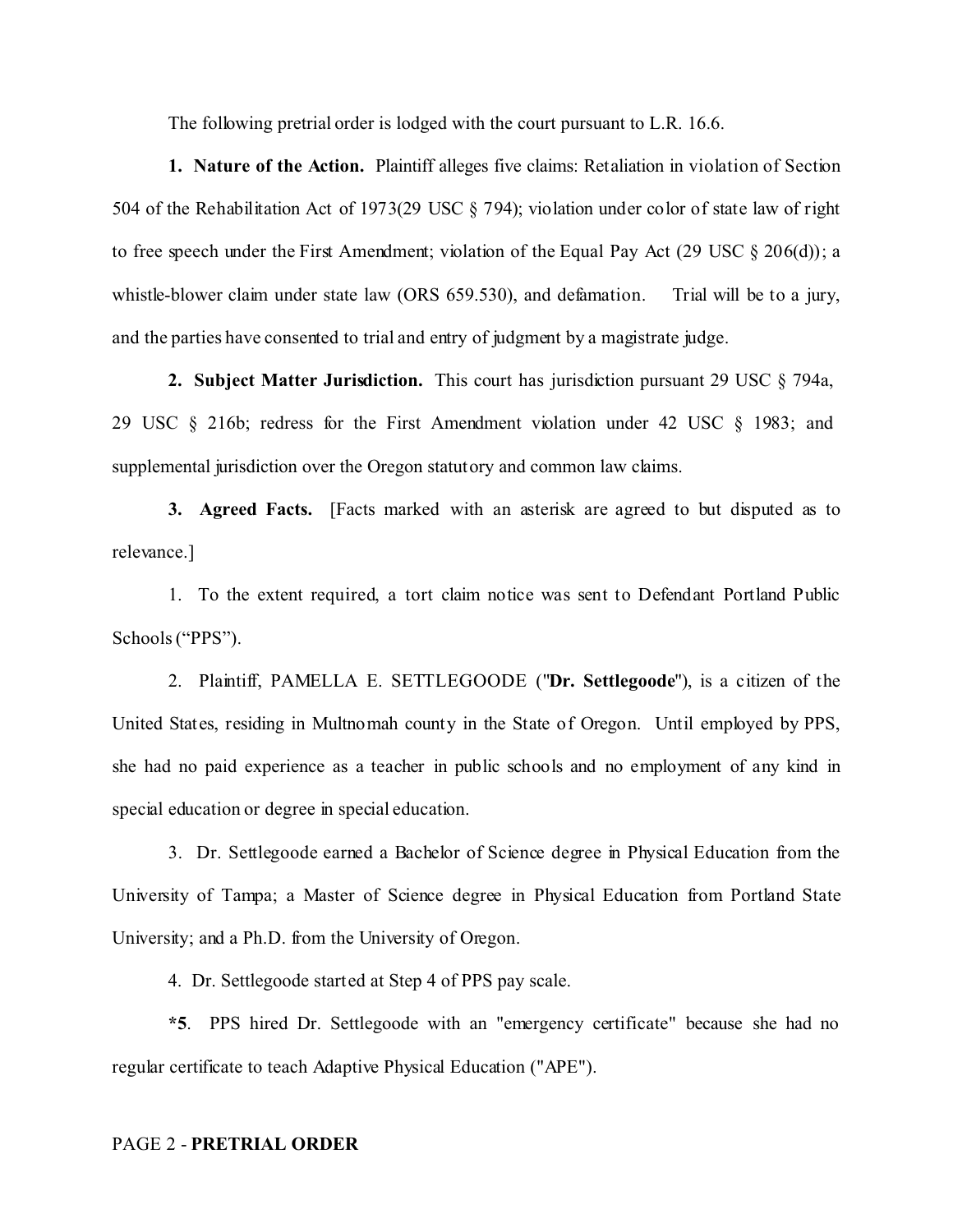6. Defendant, **PPS**, also known as Multnomah County School District No. 1 is a recipient of federal funds subject to § 504 of the Rehabilitation Act; and a government entity authorized under the laws of Oregon. One or more of the students receiving instruction from Dr. Settlegoode were covered by § 504 of the Rehabilitation Act.

7. Defendant, SUSAN WINTHROP ("**Winthrop**") is employed as a supervisor in the special education department of **PPS**, and was the immediate supervisor of Dr. Settlegoode . Winthrop has worked as a speech therapist or administrator with students for more than 28 years.

**\*8.** Winthrop has no degree in special education or physical education.

9. Defendant, ROBERT CREBO ("**Crebo**"), was employed as Director of Special Education of **PPS**, and supervised **Winthrop.**

10. Defendant, LARRY WHITSON ("**WHITSON**") is employed as supervisor of a deaf and hard of hearing program, and employed by **PPS**. He had no supervisory authority over Dr. Settlegoode.

11. During Dr. Settlegoode's first year and second year of employment with the School District as an APE teacher, she was assigned to work with students with disabilities at various sites for **PPS**. During the 1998-1999 and 1999-2000 school years (hereinafter "1998 School Year" and "1999 School Year," respectively) Dr. Settlegoode was assigned to Applegate Elementary School; and the following high school building locations: Cleveland, Franklin, and Marshall. During the 1998 School Year, she was assigned to Grant High School, and that assignment was replaced with an assignment to Wilson High School during the 1999 School Year. During both the 1998 and 1999 School Years, Dr. Settlegoode was assigned to PCC Southeast.

12. Dr. Settlegoode was employed beginning in the 1998 School Year by **PPS**, as an

#### PAGE 3 - **PRETRIAL ORDER**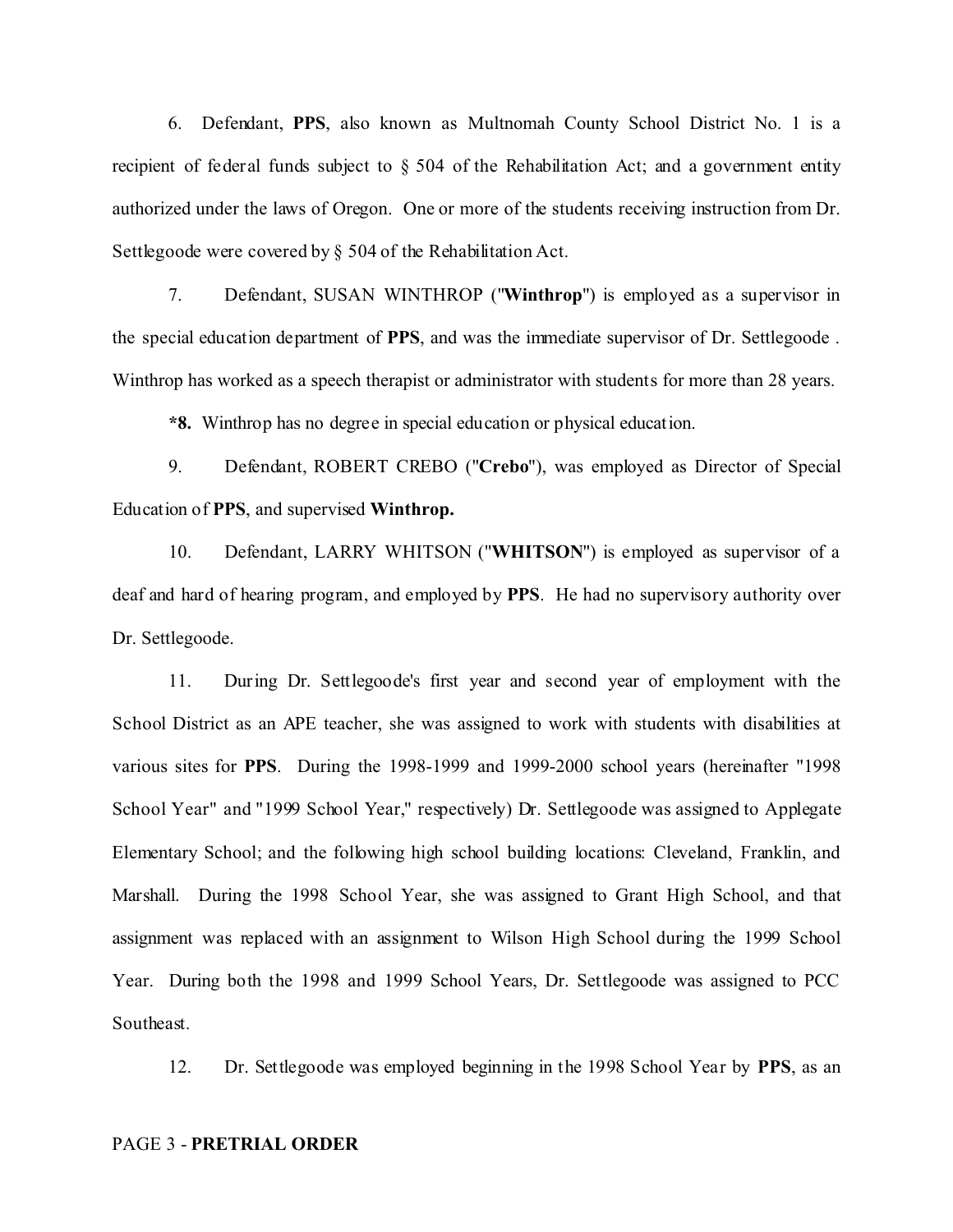APE teacher. She continued to be employed by **PPS** during the 1999 School Year ("second year") in the same position.

13. Dr. Settlegoode periodically participated in Individual Education Program ("IEP") meetings. During such meetings, she made *good faith* recommendations or disclosed her beliefs based upon evaluations of students for their needs or program deficiencies to other participants, including parents and other teachers of disabled students.

14. Many disabled students in the Special Education Program of **PPS** (which includes APE) are the beneficiaries of federal funds received by **PPS** under Section 504 of the Rehabilitation Act.

15. On March 1, 1999, Winthrop signed a **FINAL REPORT ON PROBATIONARY TEACHER** ("March 1, 1999, Report"), prepared by Winthrop regarding the performance of Dr. Settlegoode, based upon all observations and other information available to her before March 1, 1999. The statements made by Winthrop in the report were truthful.

16. The March 1, 1999, Report, indicated in part that:

"(2-22-99) Dr. Settlegoode continues to demonstrate competence in effective communication and interaction with colleagues, parents, students, and community personnel."

\* \* \*

"She (Dr. Settlegoode) participates in the SMART program (reading with a student)..."

**\*17**. Benjamin Canada, superintendent of **PPS**, encouraged Blanchard Education Service Center and Child Services Center employees (which included APE employees) to participate in the SMART program in his memo dated March 18, 1999.

18. In December 1998 and January 1999, Dr. Settlegoode wrote three letters related to a special education student, S.H., and an educational assistant, Tom Sontag. The first letter, dated December 8, 1998, was addressed to Betty Welch, with a courtesy copy sent to Winthrop,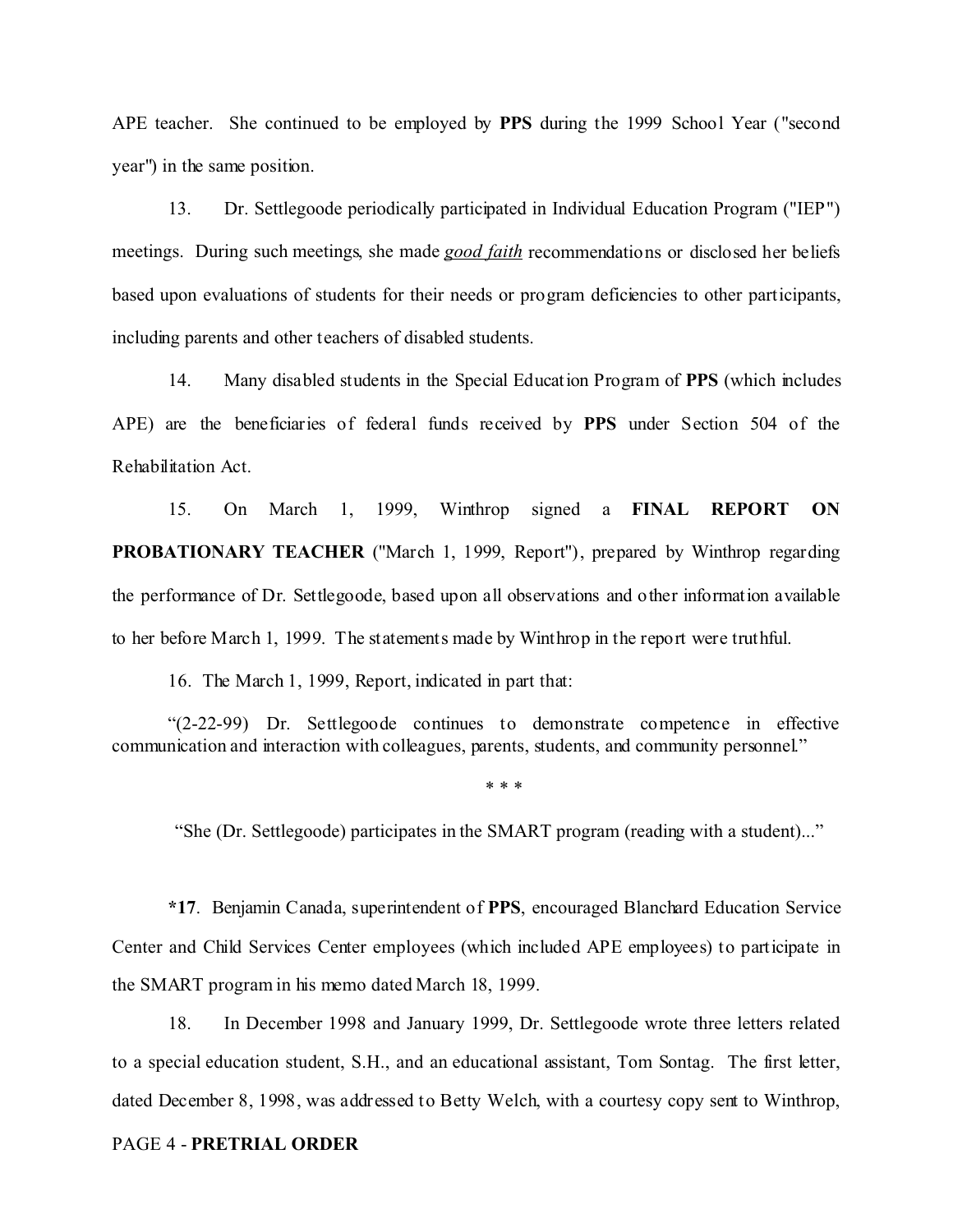the second letter dated December 16, 1998, and third letter dated January 13 or 18, 1999, were addressed to both Winthrop and Welch.

19. At all material times, Dr. Settlegoode was employed to work a fulltime equivalent ("FTE") of 0.8, equal to four days per week. The four days have been regularly scheduled Monday through Thursday of each week of the school calendar during the 1998 and 1999 School Years.

20. During the 1998 and 1999 School Years, **PPS** and Winthrop expected Dr. Settlegoode to provide instruction to students with disabilities assigned to her on each day of her four day per week schedule. **PPS** and Winthrop did not expect Settlegoode to provide instruction four days per week to each of her assigned students.

21. During the 1998 and 1999 School Years, Dr. Settlegoode received wages in excess of an 0.8 FTE for coaching a track team consisting of one or more student athletes with disabilities at Cleveland High School.

22. Dr. Settlegoode received a notice dated May 14, 1999, informing her of an IEP meeting set for May 25, 1999, regarding a Grant student in special education, S.H. She attended the IEP meeting at Grant H.S. She has repeatedly (orally and in writing) dissented from the motor (physical fitness) goals for S.H.. These goals were written by someone else.

23. During Dr. Settlegoode's employment with the School District, she made certain assertions regarding the special education program, in *good faith*. She alleges the assertions made were on topics as generally described in paragraph 12 of the Amended Complaint, as

follows: "Dr. Settlegoode reported incidents and situations in which her disabled students were subjected to discrimination; not provided free and appropriate education including after-school activities that was equal or equivalent to services provided to non-disabled students; inadequate facilities or services; hazardous facilities; improper employee conduct, including falsified reports or lack of required reports; mismanagement of funds; and other violations of laws ("deficiencies"). She made reports of these deficiencies at various times to her supervisors including **Winthrop** and **Crebo**, and **PPS** through its superintendent, Dr. Ben Canada."

#### PAGE 5 - **PRETRIAL ORDER**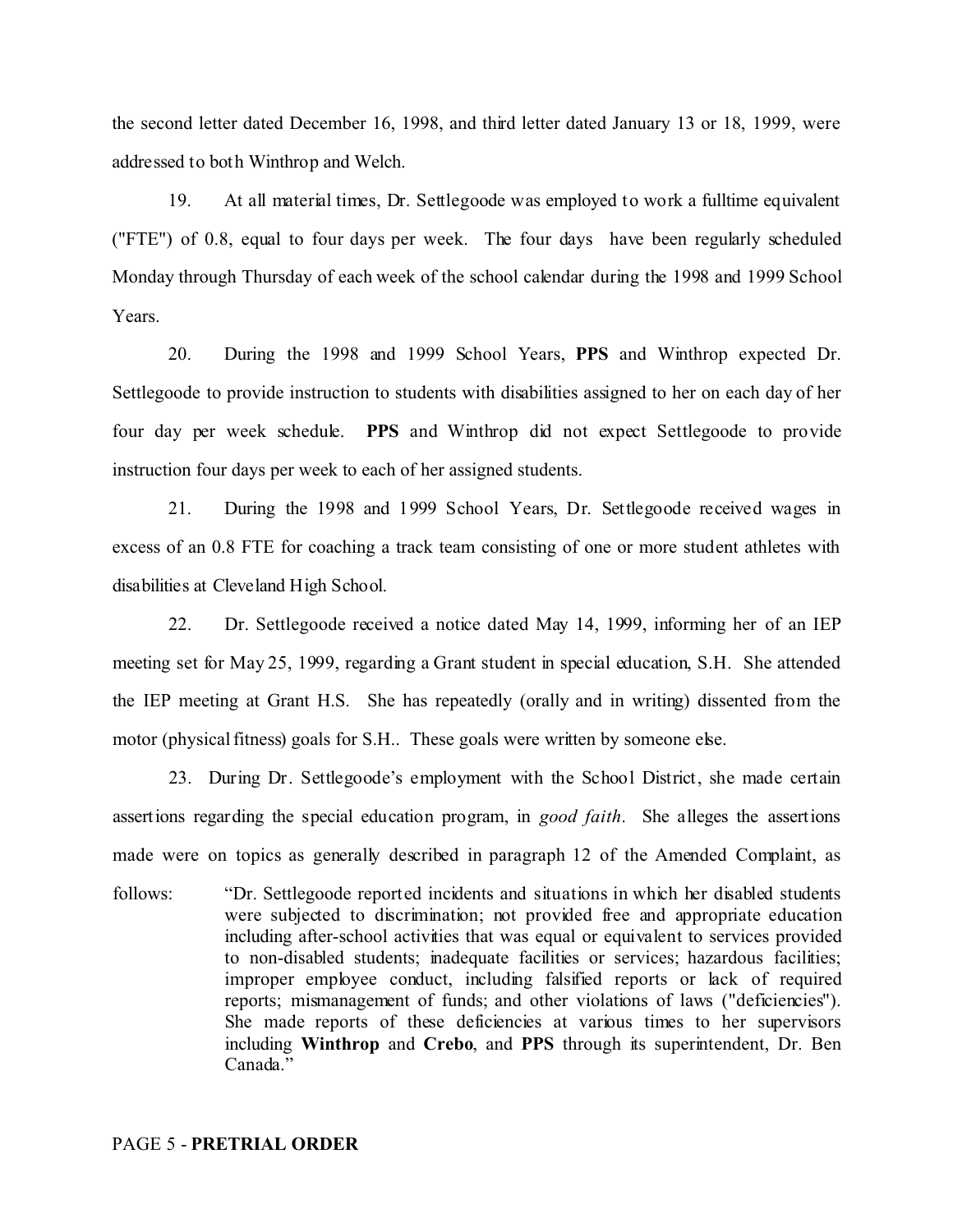24. Dr. Settlegoode sent Crebo two letters dated June 11, 1999, with attachments, containing statements made in *good faith* regarding what she perceived as special education deficiencies at Grant and systematic discrimination against students with disabilities at her assigned school locations. Copies of these letters were also sent to Carol Matarazzo and Canada. Crebo sent copies to Winthrop. Winthrop responded to Crebo with a memo dated June 15, 1999.

25. Included in Ms. Winthrop's memo of June 15, 1999, were the following statements which were true:

> "Unfortunately, S.H's special education teacher (Judy Wright) did not follow through appropriately; beginning in January, she did not send S.H. to APE and therefore, that portion of his IEP was not implemented. An IEP review to delete APE was not held until May. I believe that some of the problems at Grant wee the result of poor management by the special education teacher (Judy Wright). \* \* \*

> "Throughout this school year Pamella has been critical of general educaiton in Portland Public Schools (comparing it to Appalachia), special education (PPS has a back of the bus mentality), and administrators in both general and special education. \* \* \*

> "It is of concern to me that (Dr. Settlegoode) has the potential to defame my character and damage my professional reputation."

26. A meeting was held on July 13, 1999, between Crebo, Winthrop, and Welch regarding, among other things, the letters Dr. Settlegoode sent to Crebo. Winthrop made notes during the meeting which reflected that she was to prepare a draft response to Dr. Settlegoode for Crebo and copied to Dr. Canada, Carol Matarazzo, and Winthrop. The main points she was to cover were listed in her notes.

27. In her process of drafting the response to Settlegoode, Winthrop made notes to organize a response. For those issues raised by Dr. Settlegoode and addressed in the response she indicated with a check mark.

28. Crebo signed a letter dated August 20, 1999, addressed to Dr. Settlegoode at her home. The topics and order of the sections of the letter corresponded to the left hand column of numbered topics in Winthrop's meeting notes: 1, 4, 2, 3, 5. Included in the letter drafted by

#### PAGE 6 - **PRETRIAL ORDER**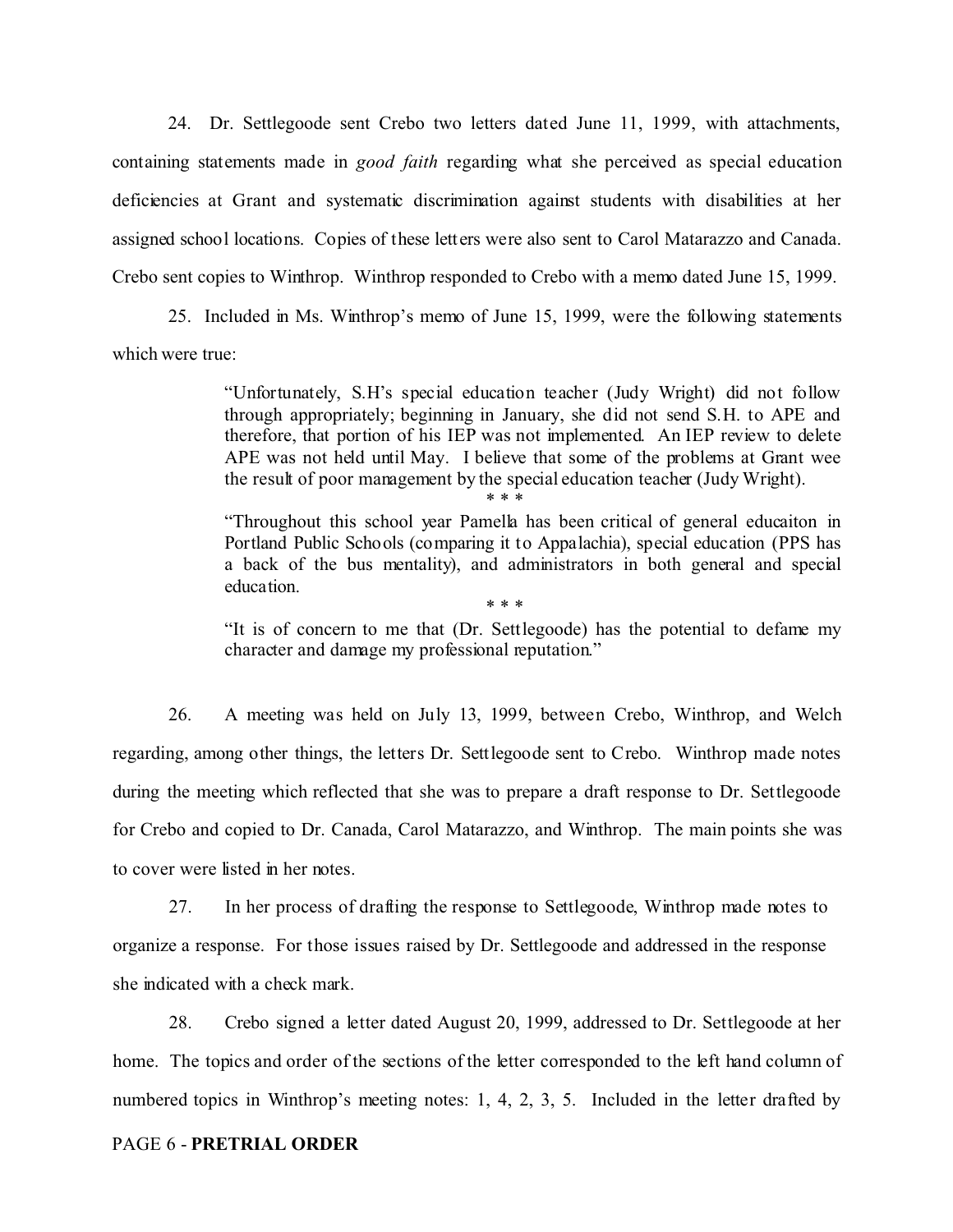Winthrop and signed by Crebo was the statement: "Throughout your letters and notes you are disrespectful in your references to special education administrators; I find this unacceptable." In the next paragraph the letter goes on to defend and speak highly of Winthrop.

\*29. Dr. Settlegoode sent a letter to Canada dated November 21, 1999. Dr. Canada read only the first page of this letter and referred it to Crebo, whom he considered as the expert in special education. Canada did not respond orally or in writing to Dr. Settlegoode regarding her November 21<sup>st</sup> letter or her June 11<sup>th</sup> letter to Crebo and copied to him.

30. Dr. Settlegoode distributed copies of the November 21, 1999, letter she sent to Dr. Canada to her APE co-workers.

31. Before December 3, 1999, Susan Winthrop had received a copy of a letter from Crebo to Dr. Settlegoode August 20, 1999, and had received a copy of or reviewed the original or a copy of the letters from Dr. Settlegoode dated June 11, 1999, referred to in Crebo's letter of August 20, 1999.

32. Before December 3, 1999, Dr. Canada, Matarazzo, and Welch had received a copy of a letter from Crebo to Dr. Settlegoode dated August 20, 1999 (R/A #19) and had received a copy of or reviewed the original of the letter from Dr. Settlegoode to Crebo dated June 11, 1999, referred to in Crebo's letter of August 20, 1999.

33. On or about December 3, 1999, Winthrop, in her capacity as Dr. Settlegoode's supervisor wrote and sent to her a document memorializing an oral reprimand which indicated that if Dr. Settlegoode made statements that promoted an adversarial relationship or share with parents or students differences she may have with **PPS**, dismissal may occur.

34. On December 8, 1999, Crebo sent a letter to Settlegoode (Exh. 25), in which he referred to her November 21<sup>st</sup> letter to Dr. Canada. Crebo directed Settlegoode to discontinue written communications by stating in part:

"As your supervisor, Susan Winthrop, has indicated to you these long, written communications are not an effective way to deal with issues. In fact, you have been directed to discontinue this practice and meet with your supervisor to discuss any issues

#### PAGE 7 - **PRETRIAL ORDER**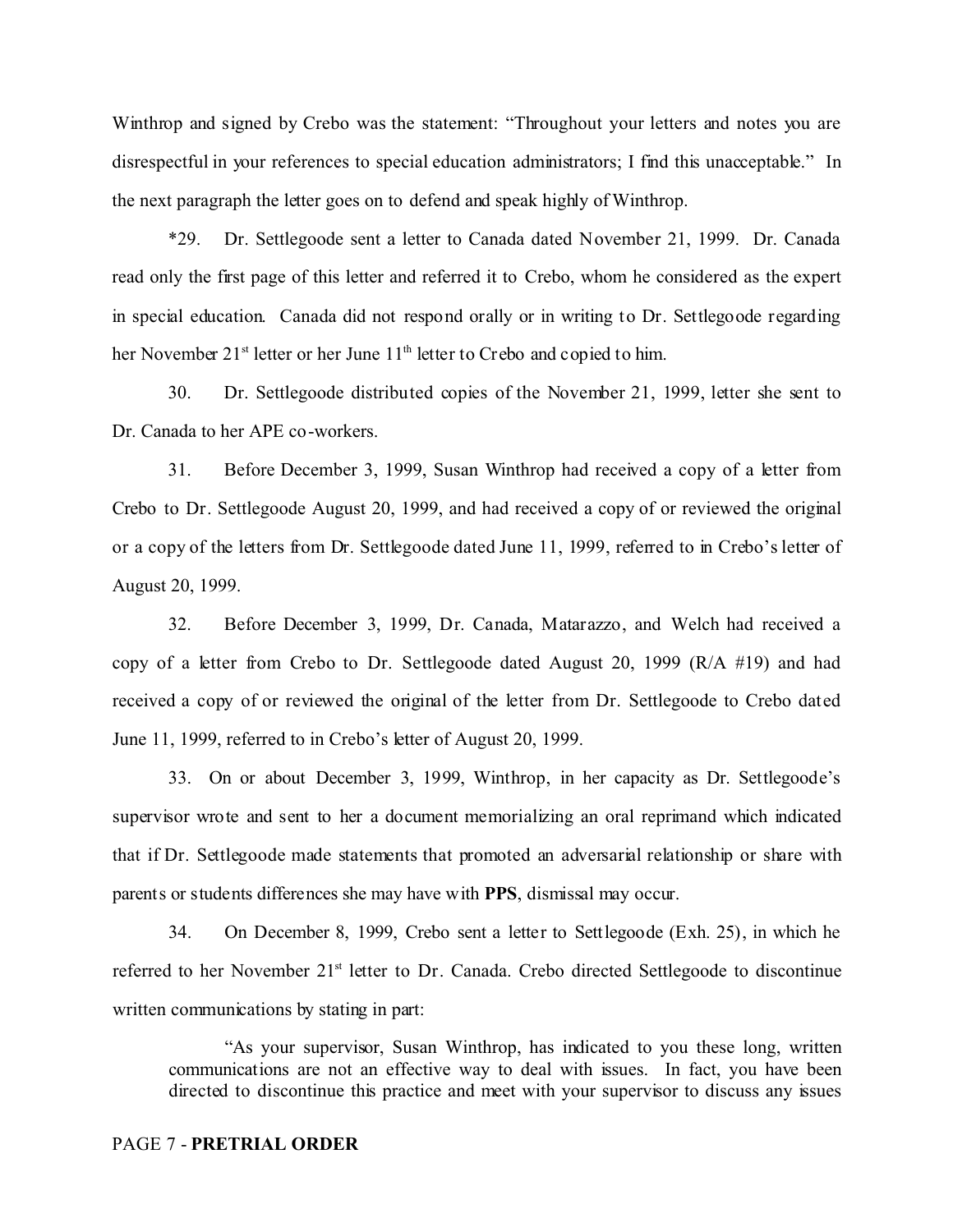about which you are concerned."

35. On December 14, 1999, Winthrop delivered to Settlegoode, an evaluation dated December 10, 1999. Under section 3, Settlegoode received two "I"s (Improvement suggested) and comments specifically addressing her written communications and statements to parents.

36. It was appropriate for parents of disabled students in special education in the School District who were receiving APE instruction from Dr. Settlegoode to contact her for information, answers to questions, or to address concerns or complaints about their child's adapted physical education during Dr. Settlegoode's work time.

37. If parents communicated with Dr. Settlegoode regarding their child's program of instruction, services, or IEP indicated that they were not satisfied with the program, services or IEP, it was appropriate for Dr. Settlegoode to properly direct the parents to contact Dr. Settlegoode's supervisor, the school principal, or the Oregon Department of Education for information, answers to questions, or to address concerns or complaints about their child's education.

38. All students at PPS may try out for and compete in interscholastic track and field teams.

\*39. Disabled students assigned to Settlegoode during the 1999 School Year received adapted physical education instruction no more than two days per week directly from her.

40. During the 1998 and 1999 School Years, students with disabilities on the Special Olympics track program at Cleveland received coaching services from Dr. Settlegoode no more than two times per week.

41. During the 1998 and 1999 School Years, students at Cleveland who were members of the general track team for which all students may try out, received coaching services from the coaching staff as much as five times per week as well as on some weekends for major invitational competitions.

42. On January 27, 2000, Crebo and Winthrop jointly signed a memorandum to

#### PAGE 8 - **PRETRIAL ORDER**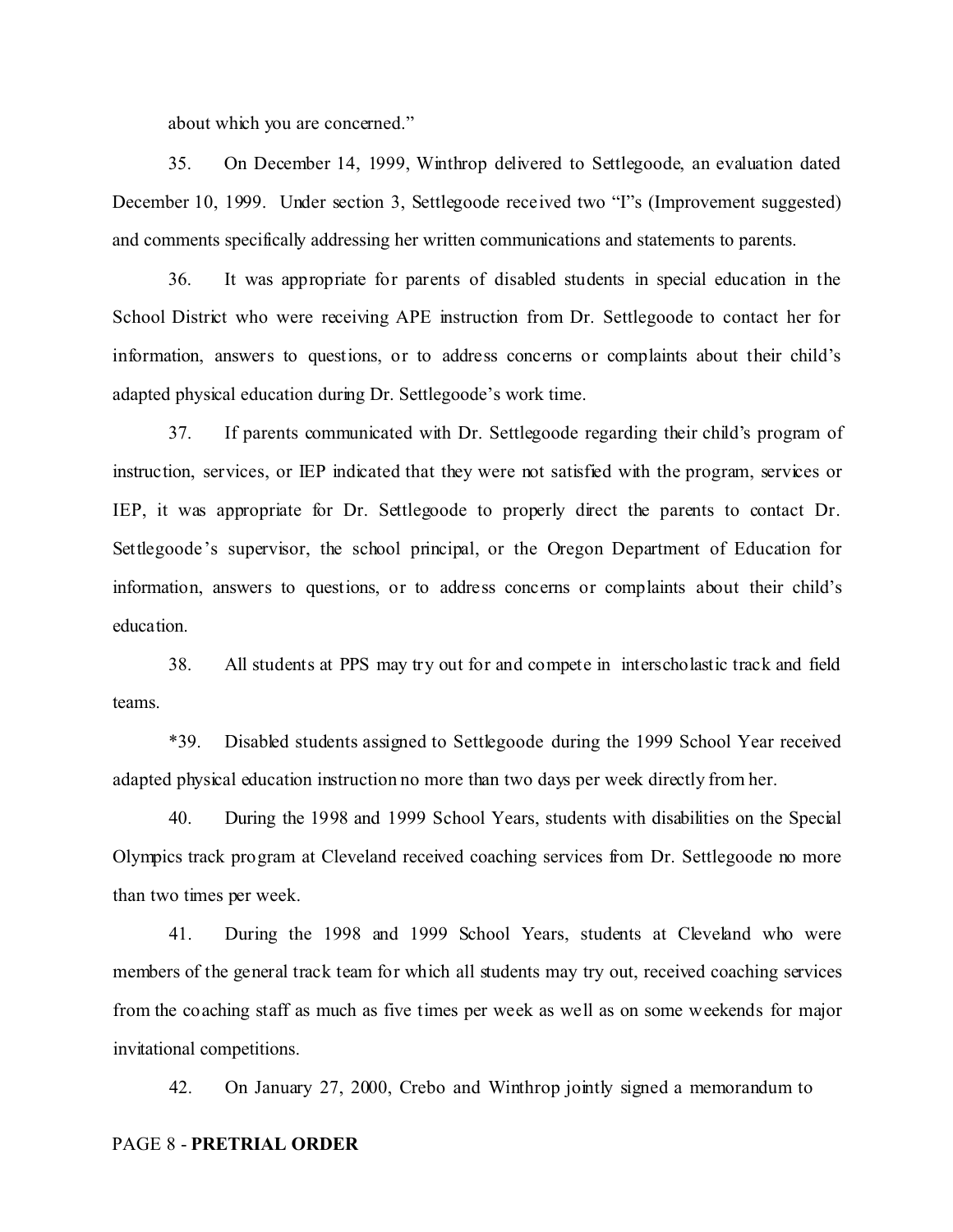Dr. Canada regarding Dr. Settlegoode, wherein the following statement, among others, was made: "It is likely that Pamella will not be recommended for renewal."

43. The January 27, 2000, memorandum mentioned and relied in part upon two complaints, referring to one by Whitson and a second by Gail Reynolds, another APE teacher.

\*44. Whitson's complaint was dropped. Reynolds and Dr. Settlegoode reached a mutual understanding during a private mediation that Ms. Reynolds was withdrawing her complaint against Dr. Settlegoode, but beyond a statement to that effect, the settlement was supposed to be kept confidential.

**\*45**. During one of Dr. Settlegoode's union grievances, the School District referred Reynolds' complaint as evidence to support its position.

46. APE teachers submitted a document entitled "ADAPTED PHYSICAL EDUCATION ISSUES," dated February 9, 2000 (Exh. 13), to **PPS**. The document arose out of discussions among APE teachers that began in a meeting regarding Dr. Settlegoode's November 21, 1999, letter to Dr. Canada.

\*47. Crebo submitted his resignation on or about February 11, 2000 to be effective June 30, 2000.

48. On February 23, 2000, Dr. Settlegoode received a "FINAL REPORT ON PROBATIONARY TEACHER" for the second year dated 2-18-00, that recommended nonrenewal for 2000-2001. Dr. Settlegoode was not renewed a third year probationary status for 2000.

49. During the 1999 School Year, Winthrop contacted school administrators at schools where Dr. Settlegoode was assigned and solicited comments from them regarding Dr. Settlegoode's performance. Other probationary APE teachers during the first or second year included Sarah Spella, Derek Barnes, and Katherine Smith.

50. During the 1999 School Year, Winthrop told Dr. Settlegoode that tennis was not appropriate curriculum at Applegate for her APE class at Applegate Elementary. Winthrop

#### PAGE 9 - **PRETRIAL ORDER**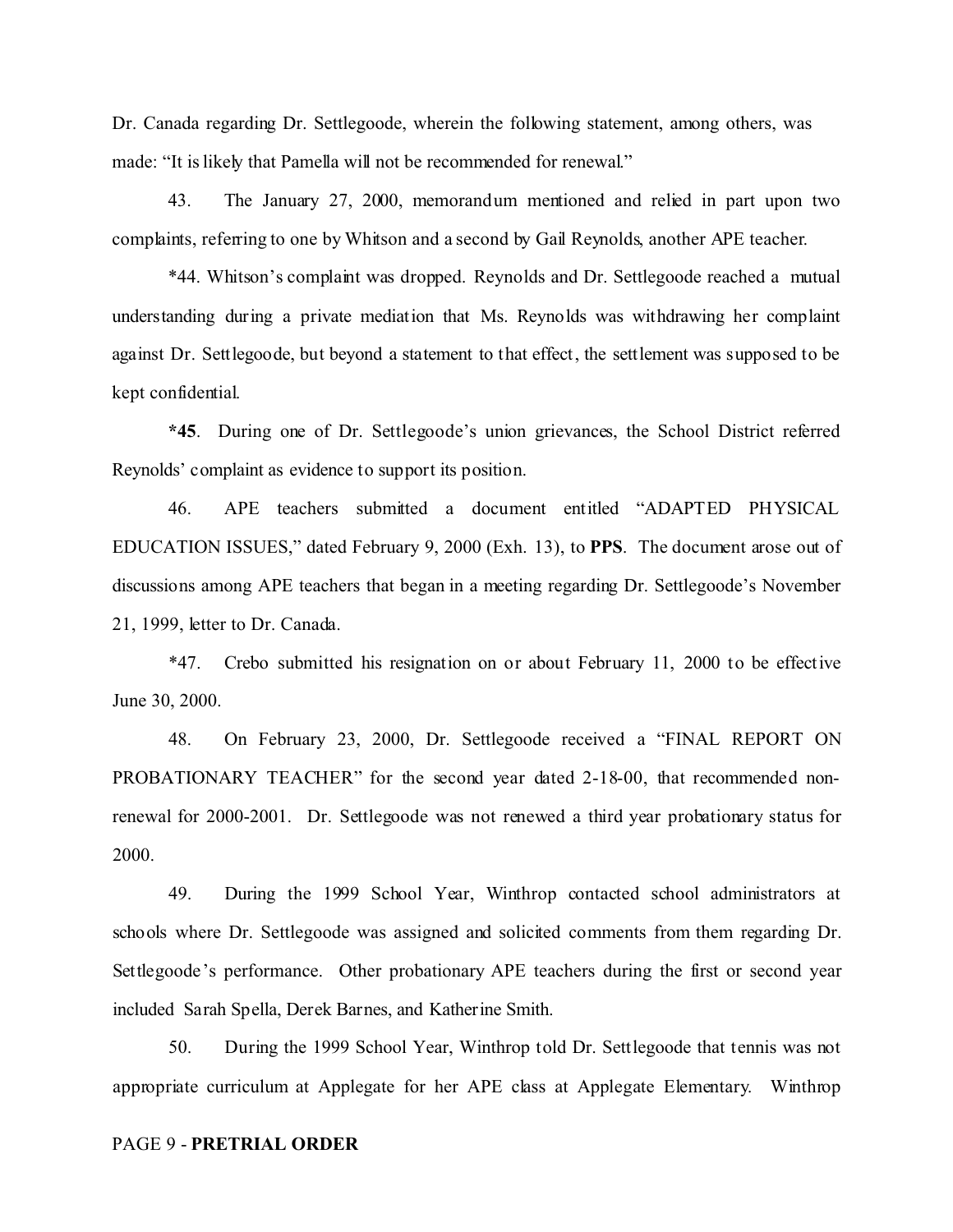directed Dr. Settlegoode to discontinue tennis instruction at Applegate Elementary. Winthrop gave the directive to discontinue tennis instruction at Applegate after an observation of Dr. Settlegoode's class where, among other things, she was hit in the face with a tennis ball. Winthrop referred Dr. Settlegoode to a PPS 1992 curriculum guide.

**\*51**. Bonnie Doyle, another APE teacher has taught tennis in a group setting for APE at Brooklyn Elementary during three school years, before the time she was supervised by Winthrop.

52. Bonnie Doyle provided Dr. Settlegoode a copy of documents related to In re J.B from February 18, 1992, because as Doyle listened to problems Settlegoode was having, it appeared to her like the same experience Doyle had at Lane Middle School.

53. Concerns regarding some EAs raised by Dr. Settlegoode were similar to concerns often raised by other APE teachers. Like Dr. Settlegoode, Doyle was not comfortable asking an EA to do some teaching tasks that the District said it was acceptable to have an EA do. Do yle also had time and space and scheduling accessibility issues at Franklin High School similar to ones Dr. Settlegoode reported. Doyle did not have keys to the Franklin gym, like mainstream PE teachers did, which posed timing problems.

54. Winthrop and Welch received a letter or copy thereof from a special education teacher (Wright) on or about February 22, 1999, containing a complaint about Dr. Settlegoode. The letter was also copied to the EA and the parent of S.H.

55. Whitson participated in an IEP meeting on November 4, 1999. On November 9, 1999, Whitson wrote a memorandum regarding Dr. Settlegoode. Before writing the memorandum, Whitson met with Winthrop and discussed his concerns.

56. On August 24, 2000, Settlegoode obtained a 0.5 FTE position as Visiting Assistant Professor of Health, Human Performance and Athletics with Linfield College, where she is currently employed. Dr. Settlegoode is paid a base salary of approximately \$16,760 plus benefits. In addition, Dr. Settlegoode received an extra duty appointment in the Education

#### PAGE 10 - **PRETRIAL ORDER**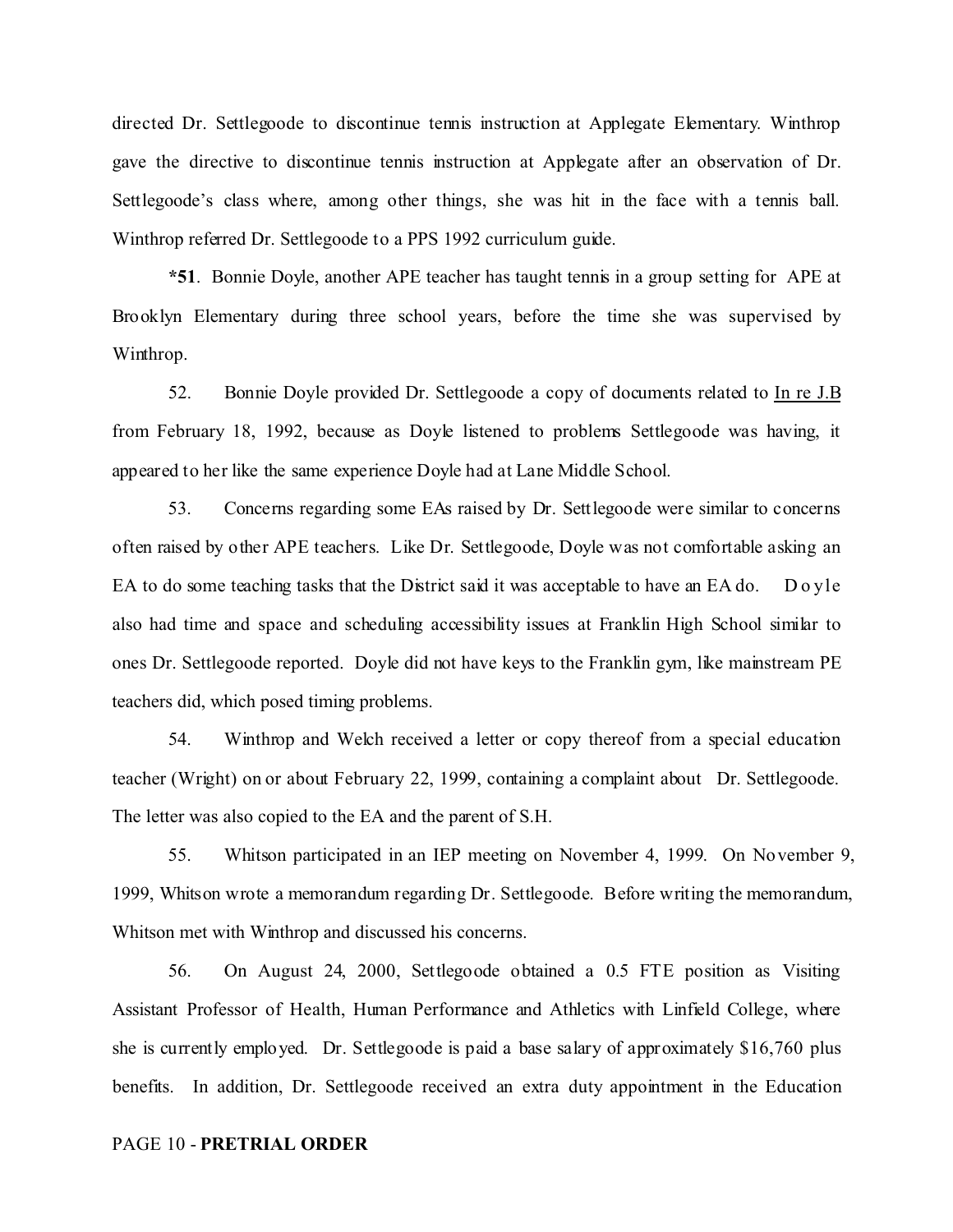Department to supervise student teachers interning public schools. She received \$780.00 for each two students supervised during each semester of the 2000-2001 school year.

#### **4. Claims and Defenses.**

### **CLAIM ONE**

(Retaliation under the Rehabilitation Act)

(A) *Plaintiff contends:*

1. PPS students with disabilities taught by Dr. Settlegoode were the beneficiaries of federal funding subject to section 504 of the Rehabilitation Act. Dr. Settlegoode was within the zone of interest of the Act's requirements for the benefit of her students with disabilities.

2. During the 1998 and 1999 School Years, Dr. Settlegoode's assignment included teaching APE to several students with disabilities located at several schools in **PPS**. During the 1999 School Year, Settlegoode was assigned to Portland Community College Southeast.

3. **PPS** intentionally did not provide Dr. Settlegoode and her students adequate scheduling, equipment, facilities, or other support, to properly teach, consult, coach, or supervise the instruction of disabled students or locations assigned to her. **PPS** intentionally assigned to Dr. Settlegoode students located at several different school locations in a manner such that she could not reasonably provide appropriate instruction to disabled students in a non-discriminatory manner. Although assigned to a campus of PCC, Winthrop advised Dr. Settlegoode not to provide any services to disabled students at PCC.

4. Dr. Settlegoode in good faith reported incidents and situations in which she believed disabled students of PPS were subjected to discrimination, not provided free and appropriate education including after-school activities were equal or equivalent to services provided to non-disabled students, inadequate facilities or services, hazardous facilities, improper employee conduct, including falsified reports or lack of required reports, mismanagement of funds, and other violations of laws ("deficiencies"). She made reports of

#### PAGE 11 - **PRETRIAL ORDER**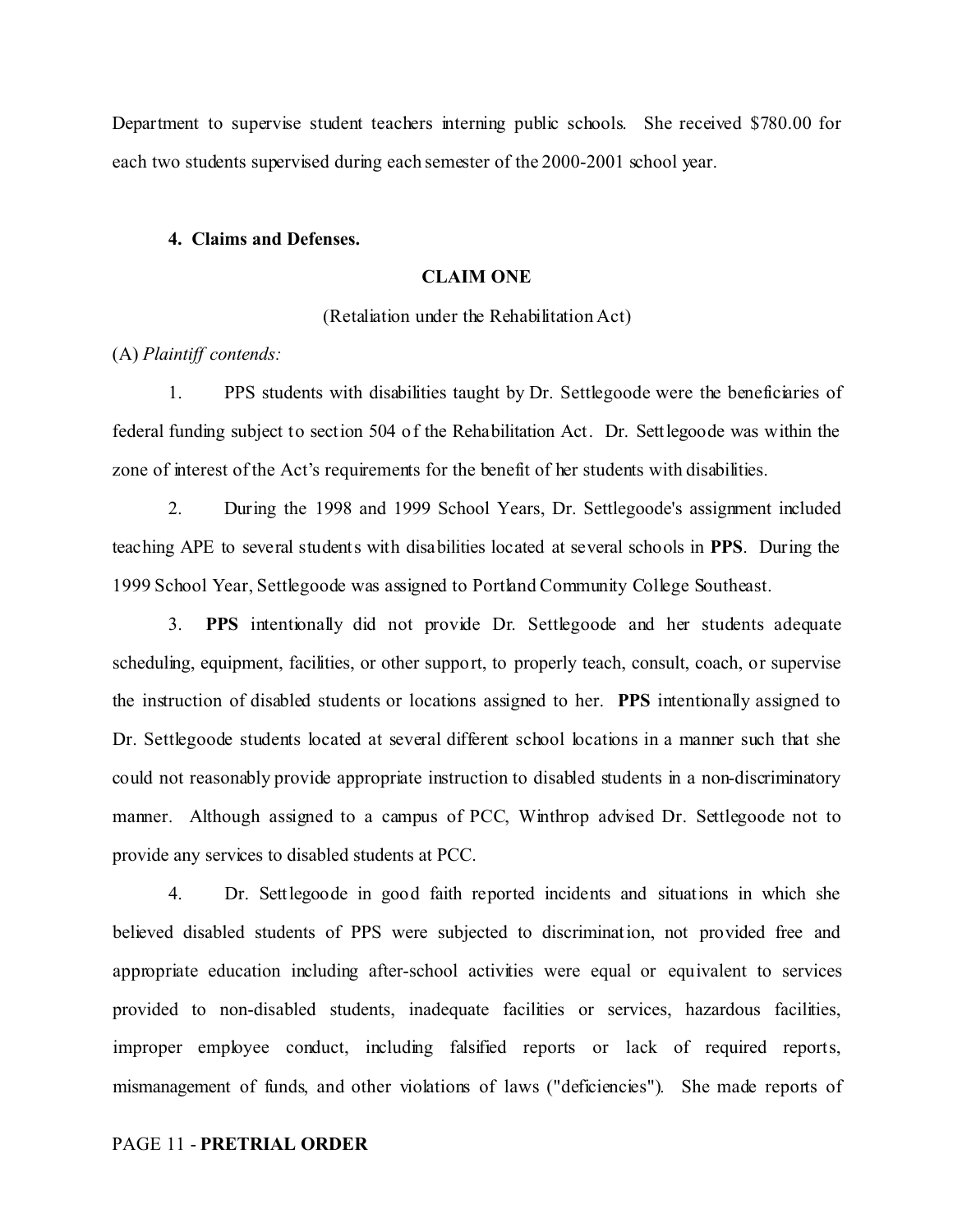these deficiencies at various times to her supervisors including **Winthrop, Crebo**, and **PPS** through its superintendent, Dr. Canada, and School Board member Karla Wenzel.

5. Dr. Settlegoode's recommendations and reports were based upon her professional and academic experience, with a M.S. in physical education and a Ph.D. in curriculum and instruction. Her recommendations were based upon an assessment of the individual students ("IEP"), and PPS would not provided the level of service recommended to meet the needs of students with disabilities.

6. Winthrop has no education or experience in physical education or as a classroom teacher, and was not qualified to determine the effectiveness or appropriateness of Dr. Settlegoode's course of instruction.

7. In response to Dr. Settlegoode's reports, Defendant **PPS**, intentionally retaliated against her. As a part of Defendant PPS's retaliation against Dr. Settlegoode, she was coerced to violate the Act and when she protested or refused to do so, her contract was not renewed for the 2000-2001 school year and she was discharged at the close of her second school year, including but not limited to the following, examples:

> (A) Winthrop told Dr. Settlegoode to discontinue volunteering in the SMART program during her lunch;

> (B) Winthrop subjected Dr. Settlegoode to increased surveillance during her second year, while PPS and Winthrop failed to produce any notes of "Principal's Comments" regarding Dr. Settlegoode for the first year, or any notes of "Principals Comments" for any other probationary APE teacher she supervised during 1999, 2000, or 2001 school year to the present.

> (C) Winthrop did instruct any other APE teachers to not teach tennis at the elementary level, and 1992 curriculum guide was outdated, and not intended for special education where students received individualized programs to meet their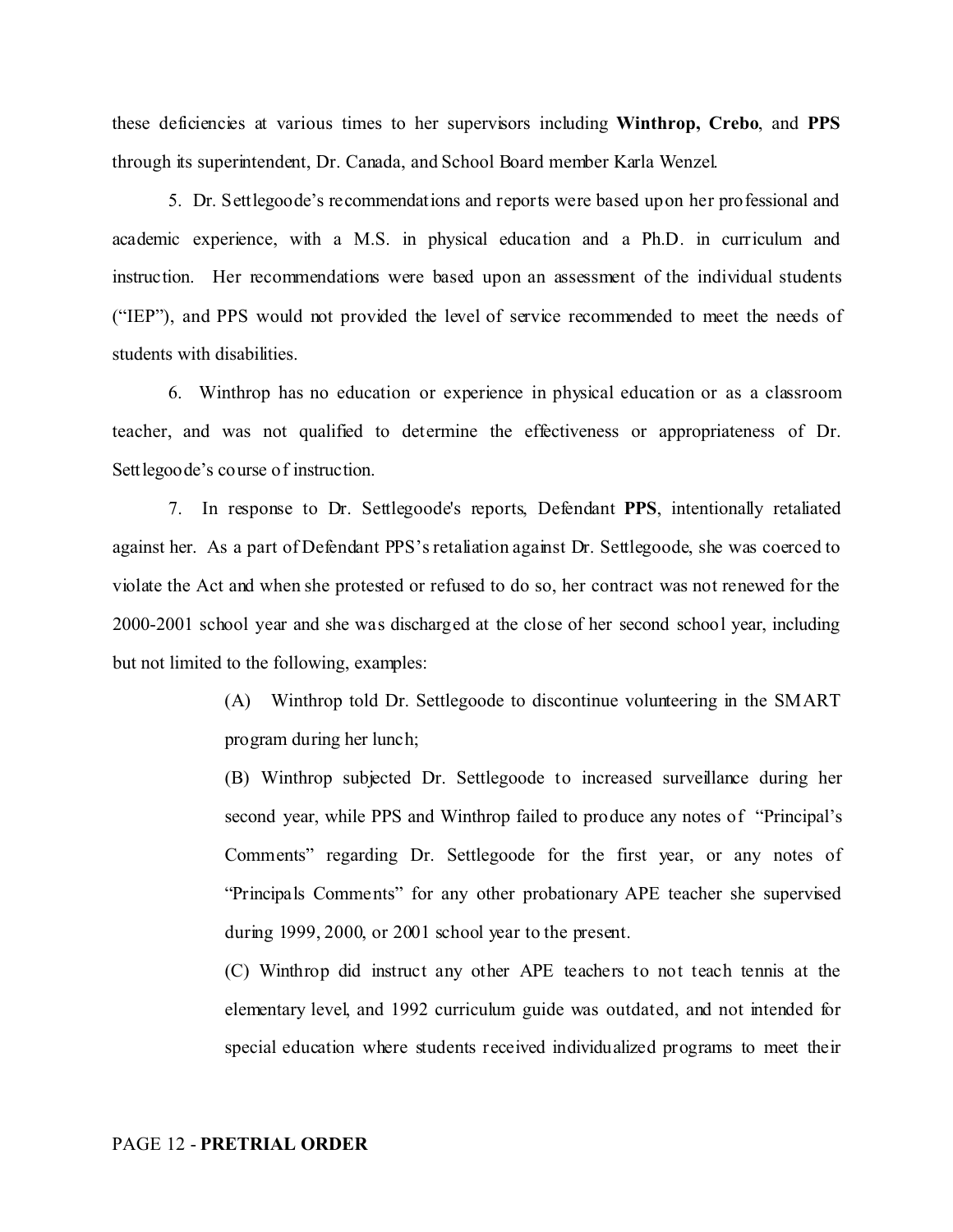needs. Racquet sports are endorsed by the U.S. Tennis Association at the elementary school level.

(D) Winthrop in an attempt to humiliate Dr. Settlegoode, Winthrop went to another APE teacher, Sara Spella, and lied by claiming that Dr. Settlegoode wanted to observe Spella's class. Winthrop then suggested to Dr. Settlegoode that she observe Sarah Spella's class, who started as an APE teacher the same year as Settlegoode, and had no prior teaching experience. Dr. Settlegoode and Sara Spella met, but could not resolve class conflicts, and Dr. Settlegoode did not want to cancel her own classes. Dr. Settlegoode told Winthrop she would like to observe a teacher more experienced.

(E) At the start of the 2000 school year, she was assigned to two additional elementary schools and Wilson in place of Grant. The APE team knew that was too heavy a load for an 0.8 FTE and took the two elementary schools Winthrop had assigned.

(F) Though Dr. Canada read on one page Dr. Settleoode's letter to him which stated: "My reporting of events has reaped for me professional retaliation, beginning shortly after my report on S.H.'s fraudulent IEP at Grant High School;" he referred her letter back to the persons retaliating against her: Crebo and Winthrop, who did not address any substantive concerns raised.

8. As a consequence of Defendant **PPS**'s discriminatory and retaliatory acts described above, Dr. Settlegoode is entitled to injunctive and other equitable relief, including reinstatement to a teaching position; and if reinstated, Settlegoode should not be compelled to violate section 504 of the Act, nor should Defendant **PPS** be permitted to discharge or otherwise retaliate against Dr. Settlegoode if she refuses to violate the Act or in good faith reports violations of the Act.

#### PAGE 13 - **PRETRIAL ORDER**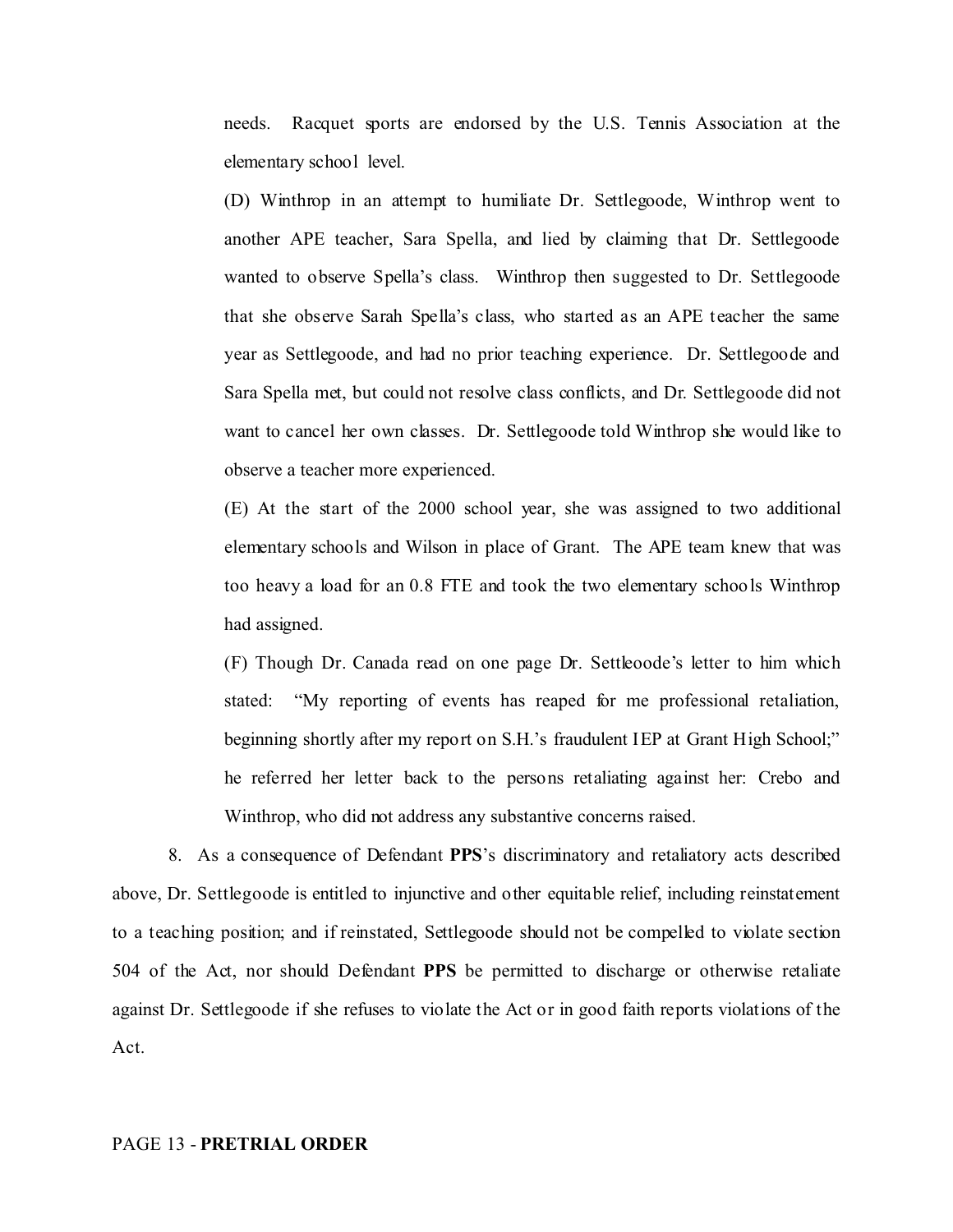9. Based upon **PPS's** intentional acts, by and through Winthrop and Crebo, Settlegoode is entitled to compensatory damages for her stress, pain and suffering from a thyroid condition induced by the stress, mental anguish, and damage to her reputation in the amount of \$300,000.00.

10. Dr. Settlegoode has retained the services of one or more attorneys in this action, and if she prevails is entitled to her reasonable attorney fees pursuant to 29 USC  $\S$  794a(b).

#### Defense

#### (B) *Defendants contend:*

1. Defendants deny Dr. Settlegoode's contentions except to the extent agreed in the Agreed Facts section.

2. Defendants further contend as a matter of law that Dr. Settlegoode may not challenge the substance of PPS programs as asserted in contentions 1 and 2, above.

3. PPS decided not to renew Dr. Settlegoode for third-year probationary status because of demonstrated deficiencies in writing IEPs and evaluating special education students, poor management of classes, lack of student engagement, insufficient monitoring of students as a group, and her inability to effectively and appropriately interact and communicate with administrators, supervisors, educational colleagues, and others.

4. Winthrop has an outstanding record, especially in supervising and evaluating staff. She endeavors to give first year probationary teachers the benefit of the doubt in evaluation reports, but expects improvement in matters she draws to the teacher's attention. In the 1998 school year, or before the start of the 1999 school year, Winthrop drew to Dr. Settlegoode's attention that she needed to improve her ability to write IEP's, her monitoring of students as a group, and her ineffective communication style.

#### PAGE 14 - **PRETRIAL ORDER**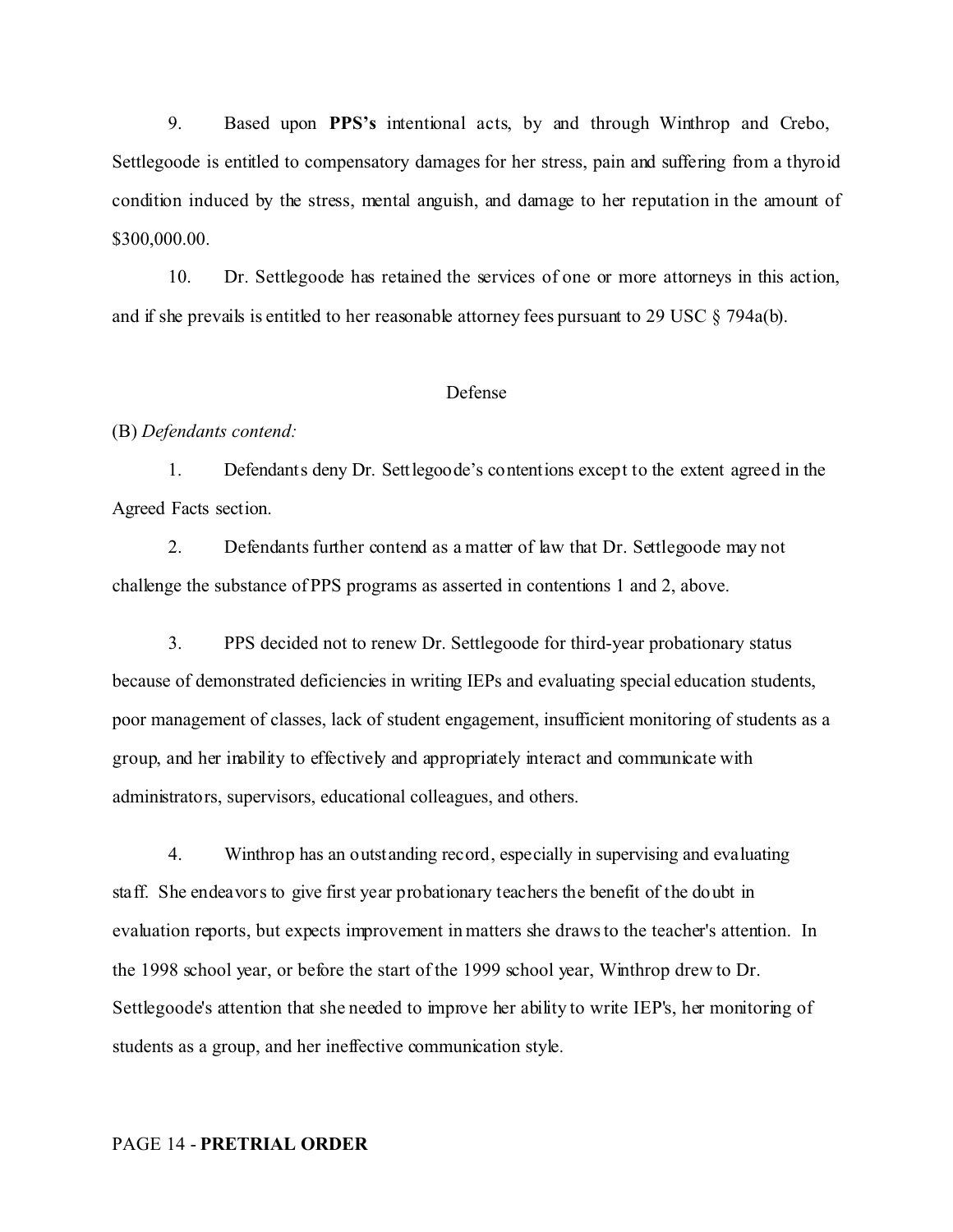5. Winthrop and Welch received a letter or copy thereof from a special education teacher (Wright) on or about February 22, 1999, containing a complaint about Dr. Settlegoode. The letter was also copied to the EA and the parent of S.H.

6. Whitson participated in an IEP meeting on November 4, 1999. On November 9, 1999, Whitson wrote a memorandum regarding Settlegoode. Before writing the memorandum, Whitson met with Winthrop and discussed his concerns.

7. Winthrop and Crebo welcome information from staff, including APE staff, about concerns regarding PPS programs they supervise. From time to time, several APE teachers have complained to Winthrop about shortcomings they perceived in PPS programs, including concerns raised by Dr. Settlegoode. None of these persons has been retaliated against, or even claimed to have been retaliated against, by Winthrop or Crebo.

8. Winthrop gave Dr. Settlegoode sample IEPs and told her to seek help from an experienced co-worker. Dr. Settlegoode acknowledges her difficulties in writing IEPs.

9. Dr. Settlegoode was reassigned from Grant High School after her behavior there had generated so many complaints against her by the Grant staff and community that the situation was untenable. Winthrop made this decision to give Dr. Settlegoode a fresh start elsewhere at a different high school (Wilson).

10. Winthrop did not instruct or advise any other APE teachers that tennis or racquet sports was not an appropriate curriculum at the elementary school level, because no other APE teacher under her supervision taught tennis at the elementary school level.

11. Doyle solved her "key" problem at Franklin by working effectively with Franklin administrators.

#### PAGE 15 - **PRETRIAL ORDER**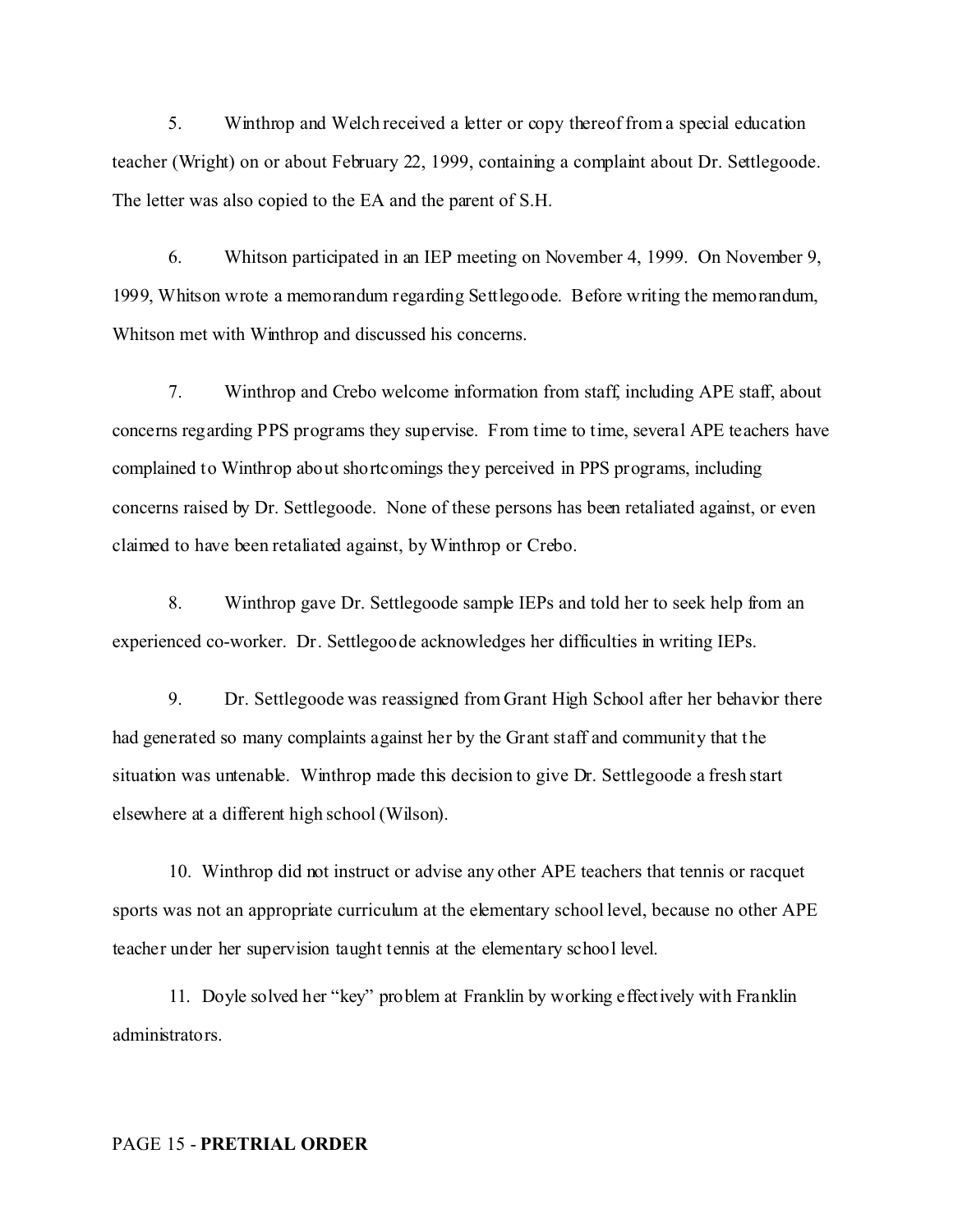12. Winthrop generally regards the SMART program as a positive thing, if it does not interfere with teaching time. Dr. Settlegoode wanted to volunteer for this program between 9:30 and 10:00 a.m. which she claimed was "lunch time." Winthrop considered it important teaching time. Dr. Settlegoode never proposed to volunteer for the SMART program on Fridays, when she had no responsibilities as a PPS employee.

13. Dr. Settlegoode distributed copies of her November 21, 1999 letter to Canada to APE co-workers without their request. Several APE staff complained to Winthrop that they believed Dr. Settlegoode exhibited unprofessional, ineffective communications in that letter.

14. During her time of employment with PPS and since her contract was not renewed, Dr. Settlegoode has not seen any mental health professional to seek assistance with any alleged mental anguish related to her employment with PPS.

15. Settlegoode lacks standing to pursue a claim under the Rehabilitation Act.

16. Settlegoode failed to exhaust administrative remedies.

17. Settlegoode failed to reasonably mitigate her damages.

### **CLAIM TWO**

(Violation of free speech under the First Amendment, claim brought under 42 USC 1983) (A) *Plaintiff contends:*

1. In addition to the allegations of claim one, the actions of **PPS**, **Winthrop**, **Crebo**, and **Whitson** were done under color of state law.

2. Dr. Settlegoode periodically participated in IEP meetings in person or in writing, in which she made recommendations or disclosed her beliefs as to students' needs or program deficiencies to other participants, including parents of disabled students.

PAGE 16 - **PRETRIAL ORDER**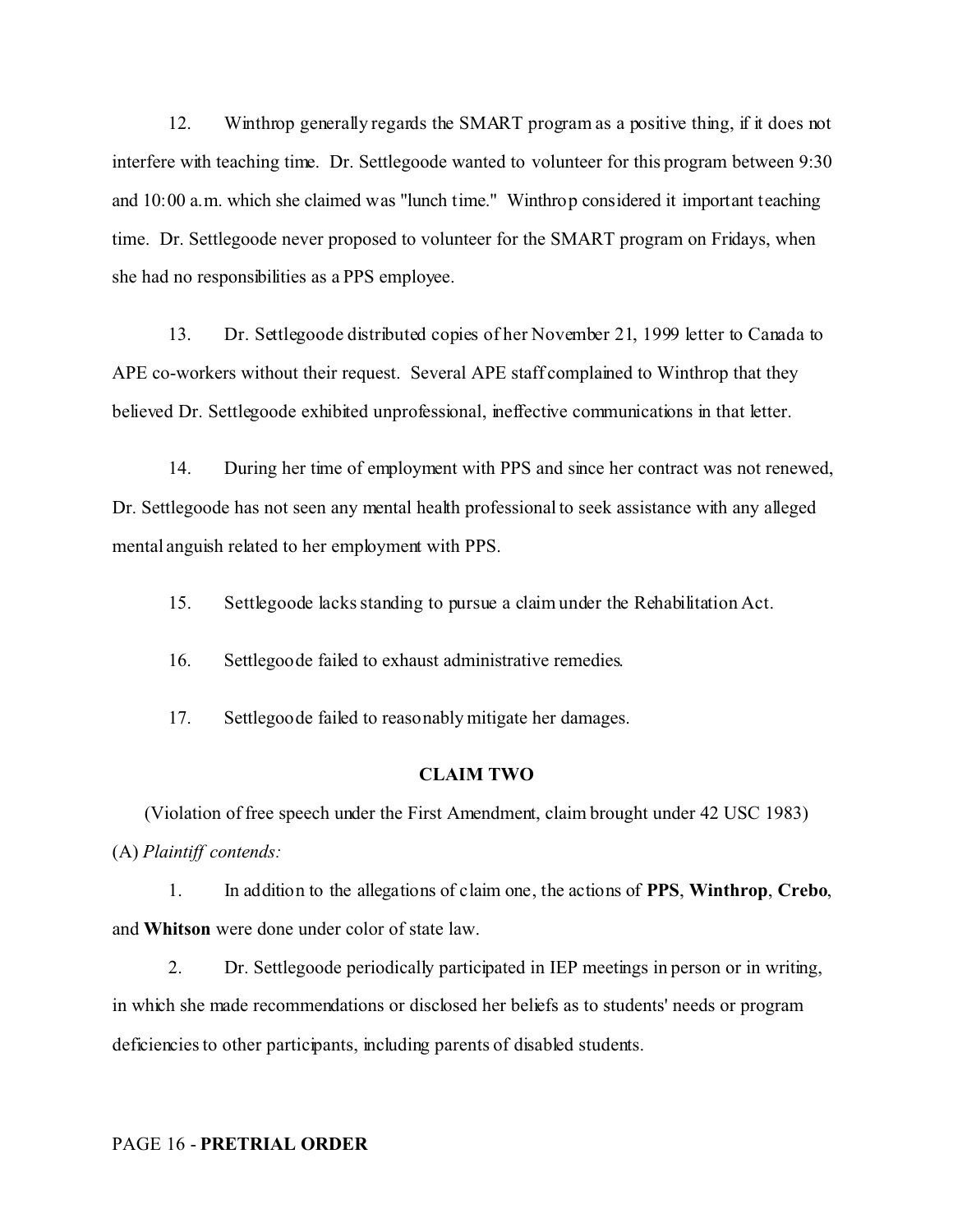3. Defendant **Whitson** participated in one or more IEP's in which Dr. Settlegoode participated, and Defendant **Whitson**: (A) improperly rewrote or falsified portions of one or more IEP's plans contributed to by Dr. Settlegoode; and (B) falsely reported to **PPS** that she was promoting an "adversarial" relationship. Whitson had a grudge against Dr. Settlegoode, because he had been involved in an earlier IEP team that changed Settlegoode's physical education portion of an IEP inappropriately, and when called to the attention of the responsible administrator, Whitson reversed the inappropriate change.

4. Defendants **Winthrop**, **Crebo**, and **PPS** ratified the conduct of Defendant Whitson by retaliating against Dr. Settlegoode, including but not limited to encouraging Whitson to formally complain; subjecting her to increased surveillance by contacting school administrators and parents about her performance; and continuing to use Whitson's complaint as part of her evaluation process, though determined to be unfounded as a result of a union grievance proceeding, and thereafter citing Whitson's complaint to the superintendent and in subsequent evaluations and its decision to recommend non-renewal of her contract.

5. Dr. Settlegoode's statements and reports about the status of disabled students' programs and program deficiencies were protected under federal laws regarding disabled students' education, and Dr. Settlegoode's right to free speech under the First Amendment to the U.S. Constitution.

6. **PPS** has a history of failing to provide a free and appropriate education to all disabled students in a non-discriminatory manner for several years prior to Dr. Settlegoode's employment, to the point that the APE team had given up and become complacent. PPS has a custom, pattern, or practice of attempting to coerce, discourage or preventing employees from disclosing information, examples include: (A) utilizing EA to "carry out" instruction in APE while, mainstream students received instruction from qualified physical educators; (B) making APE teachers itinerant and limiting students with disabilities APE instruction to "consults" or direct instruction by an APE teacher one day per week; (C) ignoring testing and evaluations; (D) IEPs

#### PAGE 17 - **PRETRIAL ORDER**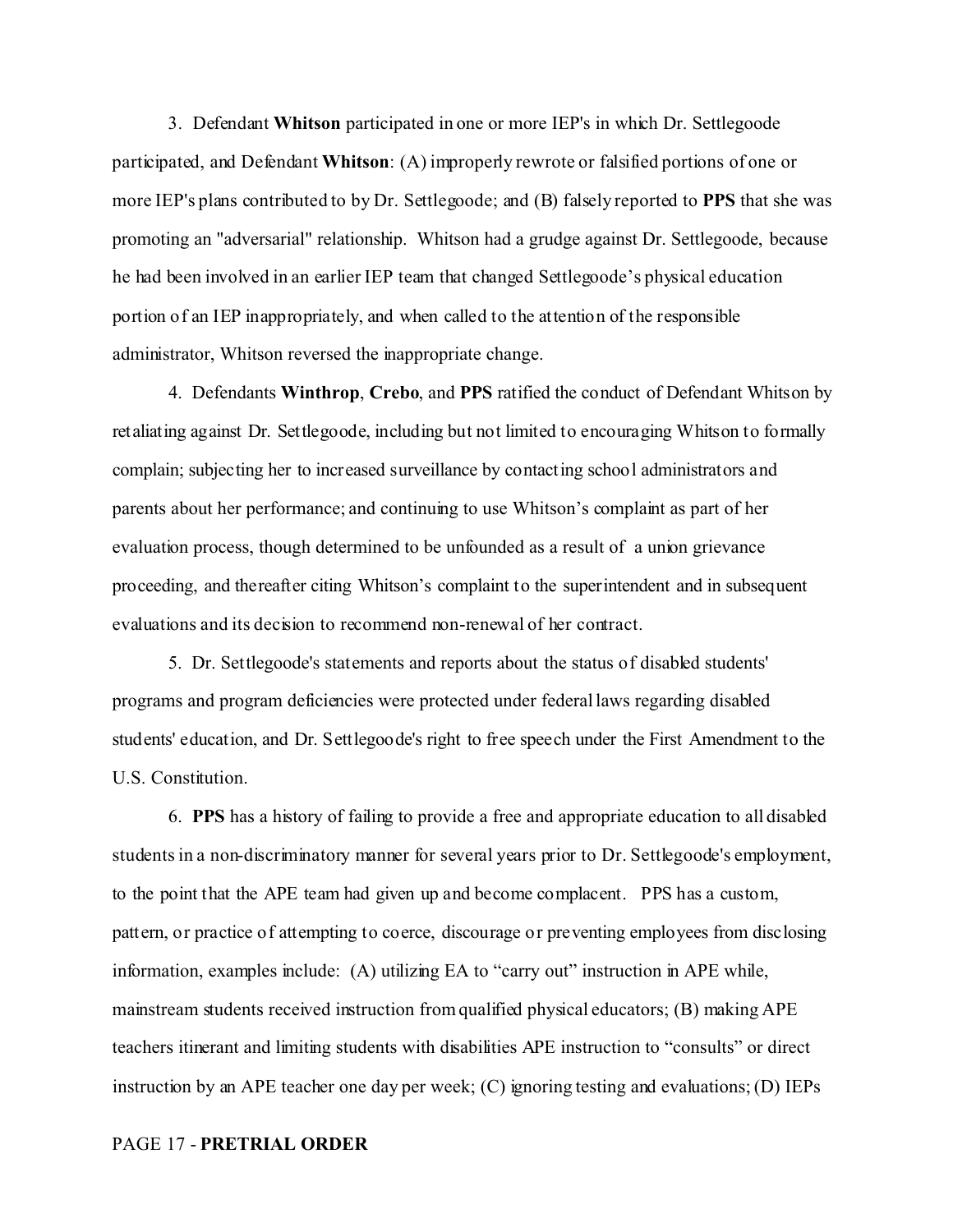out of compliance, including back dating them; (E) failing to disclose changes made to IEP programs without input from APE teachers; (F) failing to include APE teachers in IEP meetings; (G) discouraging APE teachers from drawing conclusions or making any recommendations in IEP meetings; (I) itinerant APE teachers were not entrusted with keys to facilities needed to teach, nor identified on master school schedules for allocating time or space; (J) failing to inform parents of children's needs that may be beyond what is made available at PPS; and (K) failing to provide access after school and interscholastic opportunities with reasonable accommodation, by limiting students with disabilities to "Special Olympics" and practice only two days per week rather than a division on track teams for students with disabilities, not necessarily retardation.

7. Defendants **Winthrop**, **Crebo**, **Whitson**, and **PPS** attempted to restrain Dr. Settlegoode's speech, including but not limited to one or more defendants, removing her from Grant H.S.; not employing her in a 1.0 FTE APE position she applied for just after her June 11, 1999, complaint to Crebo; instructing her not to write memorandums, letters of complaint, or to otherwise memorialize her observations; subjecting her to increased surveillance by contacting school administrators and parents about her performance; continuing to use Whitson's complaint as part of her evaluation process, though determined to be unfounded as a result of a union grievance proceeding, and thereafter citing Whitson's complaint in a memorandum to the superintendent and in subsequent evaluations and its decision to recommend non-renewal of her contract; not informing her of IEP meetings and deliberately scheduling IEP meetings regarding her students on her day off.

8. As a proximate result of defendants' discriminatory and wrongful acts, Dr. Settlegoode has past monetary losses and will suffer future losses in an amount to be determined at trial up to \$700,000.00. Truthful job search requires Dr. Settlegoode to respond on application forms in the field of public education in Oregon, whether the applicant has not been renewed in any previous employment.

#### PAGE 18 - **PRETRIAL ORDER**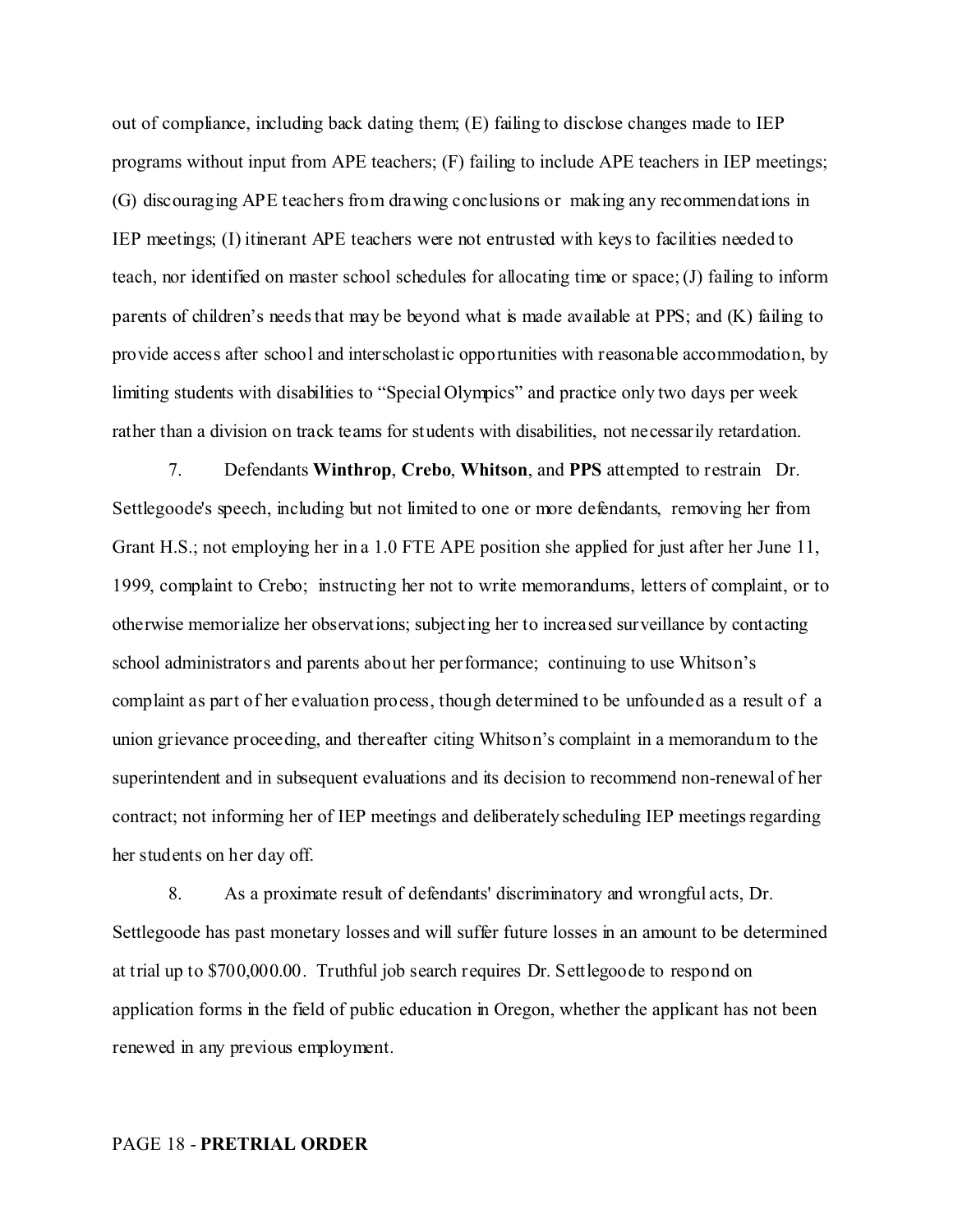9. The intentional conduct of Defendants **PPS**, **Winthrop**, **Crebo**, and **Whitson**, were illegal or in violation of societal norms and should be punished with punitive damages in the amount of one million dollars, or such other amount as determined at trial.

10. Dr. Settlegoode has retained the services of one or more attorneys in this action, and if she prevails is entitled to her reasonable attorney fees pursuant to 42 USC § 1988.

## Defense

### (B) *Defendants contend:*

1. Defendants deny Dr. Settlegoode's contentions except to the extent agreed in the Agreed Facts section.

2. Defendant reincorporate contentions asserted in defense to the first claim for relief.

3. The teacher hired to the 1.0 FTE position was better qualified than Dr. Settlegoode.

4. Dr. Settlegoode failed to reasonably mitigate her damages.

5. Defendant Whitson was privileged to communicate to the other defendants his perception that Dr. Settlegoode was promoting an adversarial relationship between the School District and parents of students served by the District.

6. Defendants were privileged to make statements and engage in conduct of which Dr. Settlegoode complains.

#### PAGE 19 - **PRETRIAL ORDER**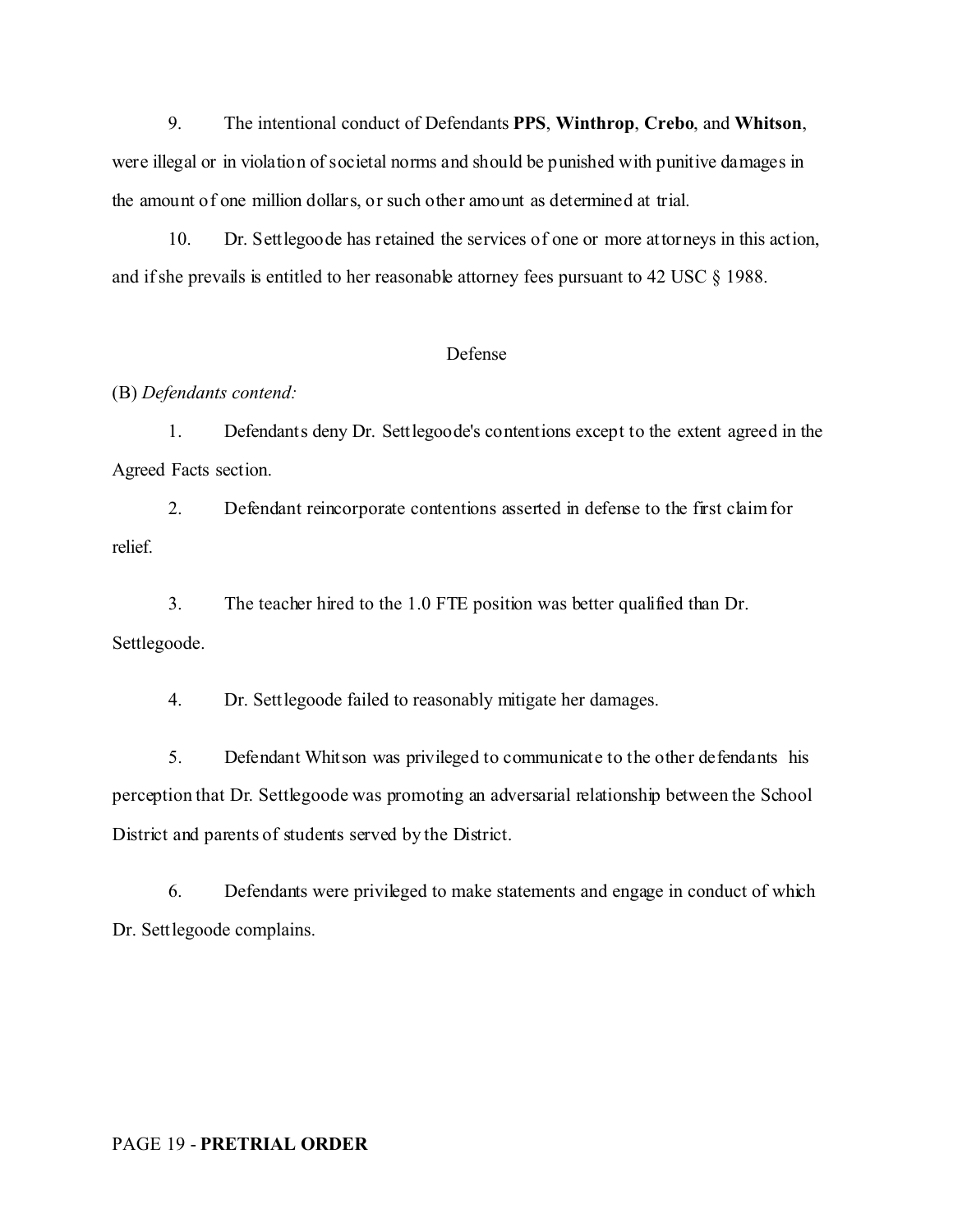#### **CLAIM THREE**

#### (Violation of Equal Pay Act)

(A) *Plaintiff contends:*

1. In addition to the allegations of claim one and two, during the 1998 and 1999 School Years of employment with **PPS**, Dr. Settlegoode was an athletic coach for more than five students participating on a track and field team located at Cleveland High School.

2. During the 1999 and 2000 track seasons, Dr. Settlegoode was paid an hourly rate based on her teaching salary for each year. During the 2000 track season, she was paid at the rate of \$27.71 per hour.

3. At various times during the course of her employment as a track coach at Cleveland, Dr. Settlegoode performed work equal in skill, effort, and responsibility to the work of certain male employee coaches, including the head track coach or assistant track coaches of the track team at Cleveland, who were paid a higher hourly wage based on a percentage of 15 and 16 percent of their annual salaries, pursuant to a collective bargaining agreement between PPS and the Portland Association of Teachers. This constitutes a violation of 29 USC § 206(d)(1). Dr. Settlegoode was required to exert more effort (which does not preclude an Equal Pay claim) due to PPS's failure to provide paid support staff, typically available to head track coaches. Dr. Settlegoode was required to exert a higher degree of skill and effort to supervise student athletes with disabilities.

4. The schedule for coaching in the collective bargaining agreement specifies the same pay for track coaches regardless of high school location, number of students, or number of competitions, except the team coached must have more than five students.

5. Had Dr. Settlegoode been paid a wage equal to that of the male employees who performed equal work to the work she performed, she would have been paid at a rate of not less than \$3,981.00 for the 1999 track season, and \$4,332.16 for the 2000 track season.

#### PAGE 20 - **PRETRIAL ORDER**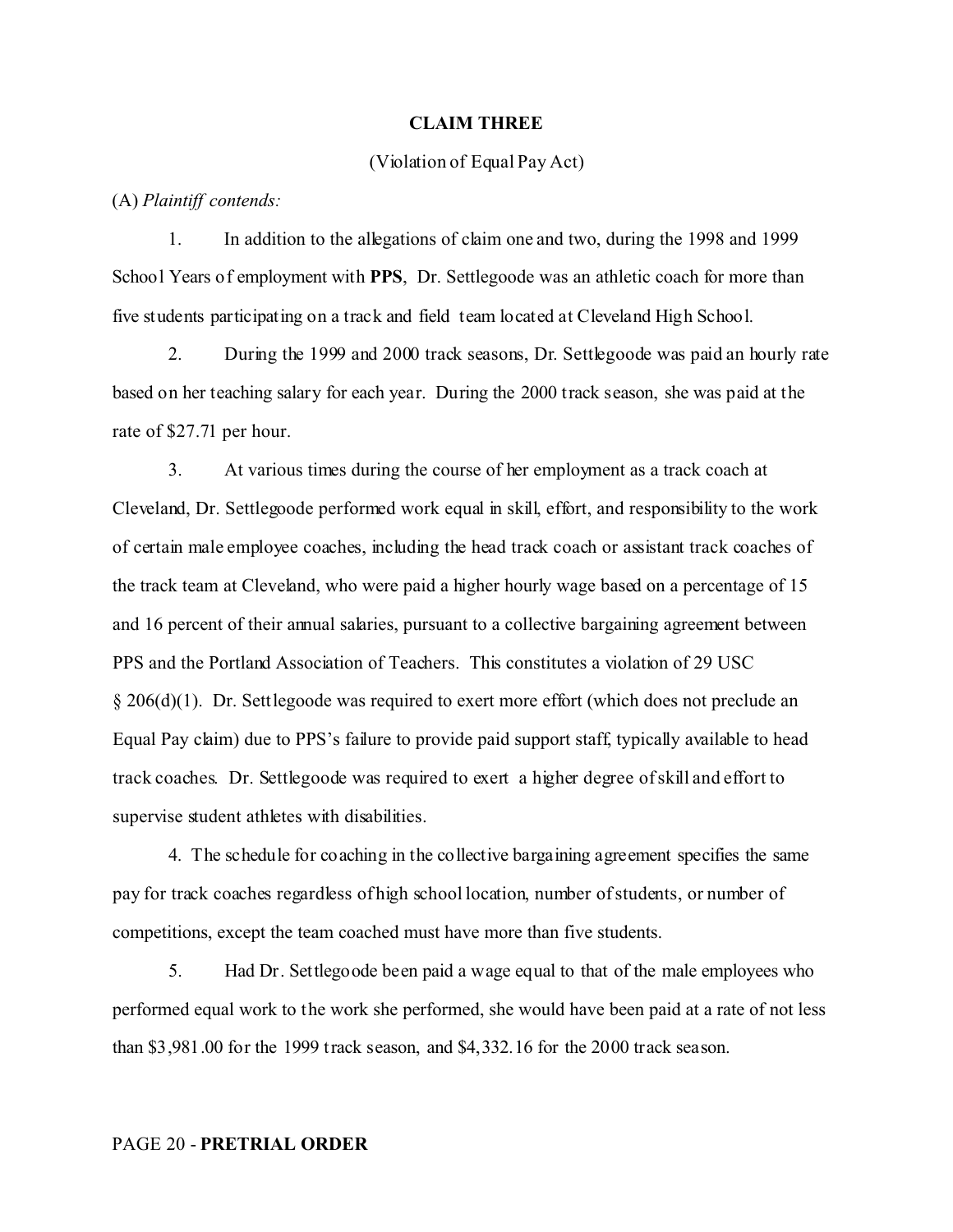#### Defense

(B) *Defendants contend:*

1. Defendants deny Dr. Settlegoode's contentions, except to the extent agreed in the Agreed Facts section.

2. Defendants' actions were taken for non-discriminatory reasons and in good faith, specifically:

a. All male and female Special Olympics track coaches are paid without regard to sex in the same manner, namely at an hourly rate based on the coach's teaching salary;

b. The Special Olympics track program is different from the general interscholastic track team, which has more students, more competitions, and more practices (all of which are available to any student, whether in special education or general education);

c. All male and female general interscholastic track coaches are paid without regard to sex in the same manner.

#### **CLAIM FOUR**

(Whistle-blower claim under ORS 659.530)

(A) *Plaintiff contends:*

1. In addition to the allegations of claim one and two, to the extent required a tort claim notice was sent to **Defendant PPS**.

2. **Whitson** aided or abetted PPS, as defined by ORS 659.030(1)(g), in an unlawful employment practice by discouraging, restraining, or coercing Dr. Settlegoode to refrain from discussing or communicating any information that she believed evidenced a violation of federal law, state law, mismanagement or misuse of funds.

#### PAGE 21 - **PRETRIAL ORDER**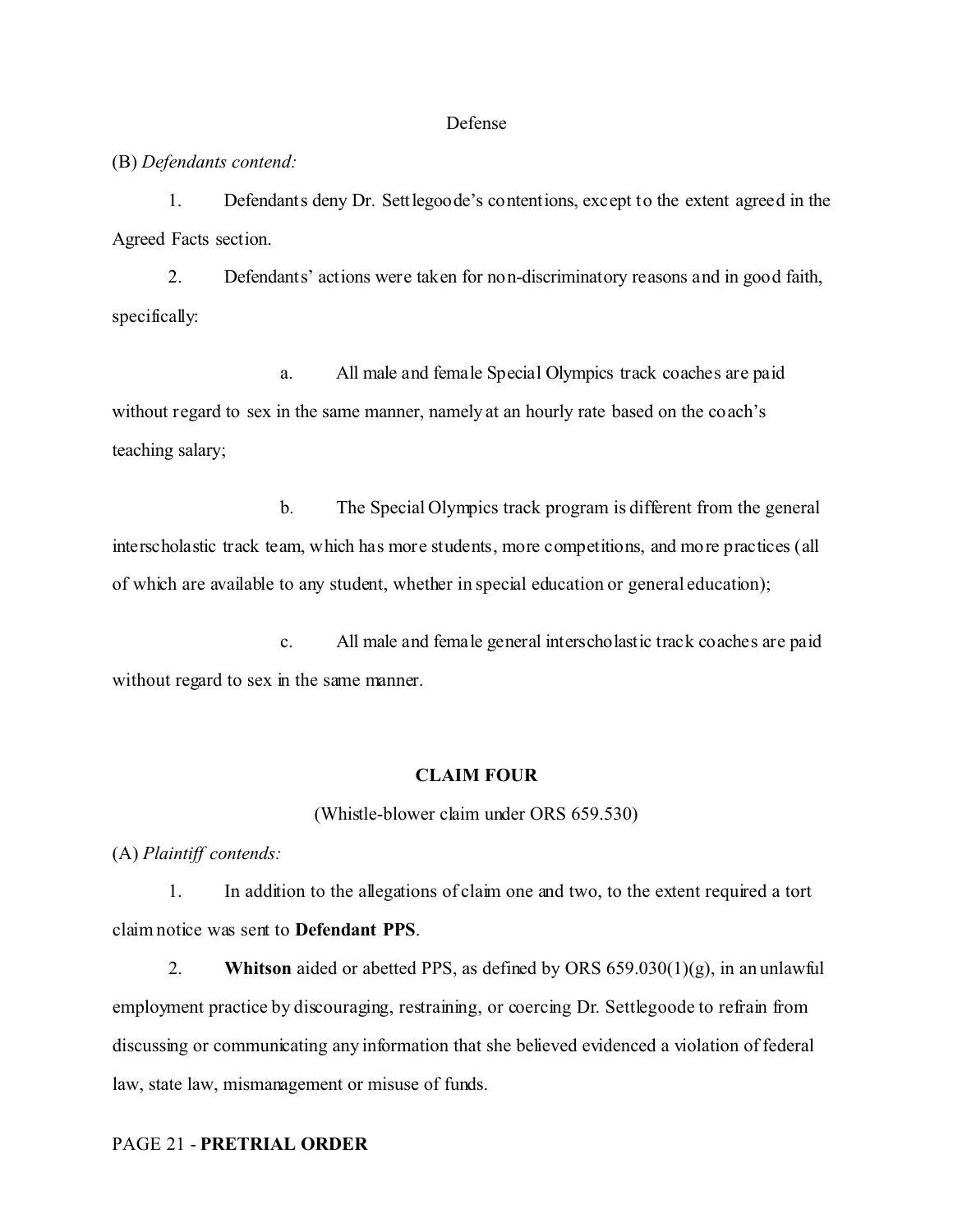3. In violation of ORS 659.510, **Defendant PPS** through Crebo and Winthrop, and **Defendant Whitson** attempted to or took disciplinary action against Dr. Settlegoode, or attempted to discourage, restrain, or coerce Dr. Settlegoode to refrain from discussing or communicating any information that she believed evidenced a violation of federal law, state law, mismanagement or misuse of funds.

4. Dr. Settlegoode is entitled to the relief provided in ORS 659.035(3), ORS 659.530, and ORS 659.121, including the greater of \$250.00 or her compensatory damages alleged, injunctive relief including back pay and reinstatement, and reasonable attorney fees.

#### Defense

### (B) *Defendants contend:*

1. Defendants deny Dr. Settlegoode's contentions, except that a tort claim notice was received and her reports were made in good faith.

2. Defendants reincorporate contentions asserted in defense to the first claim for relief.

3. Dr. Settlegoode has failed to reasonably mitigate her damages.

4. Any information about Dr. Settlegoode disseminated by Defendants Whitson, Winthrop, or Crebo was subject to a qualified privilege.

5. Dr. Settlegoode failed to exhaust a contractual remedy provided by the applicable collective bargaining agreement.

#### PAGE 22 - **PRETRIAL ORDER**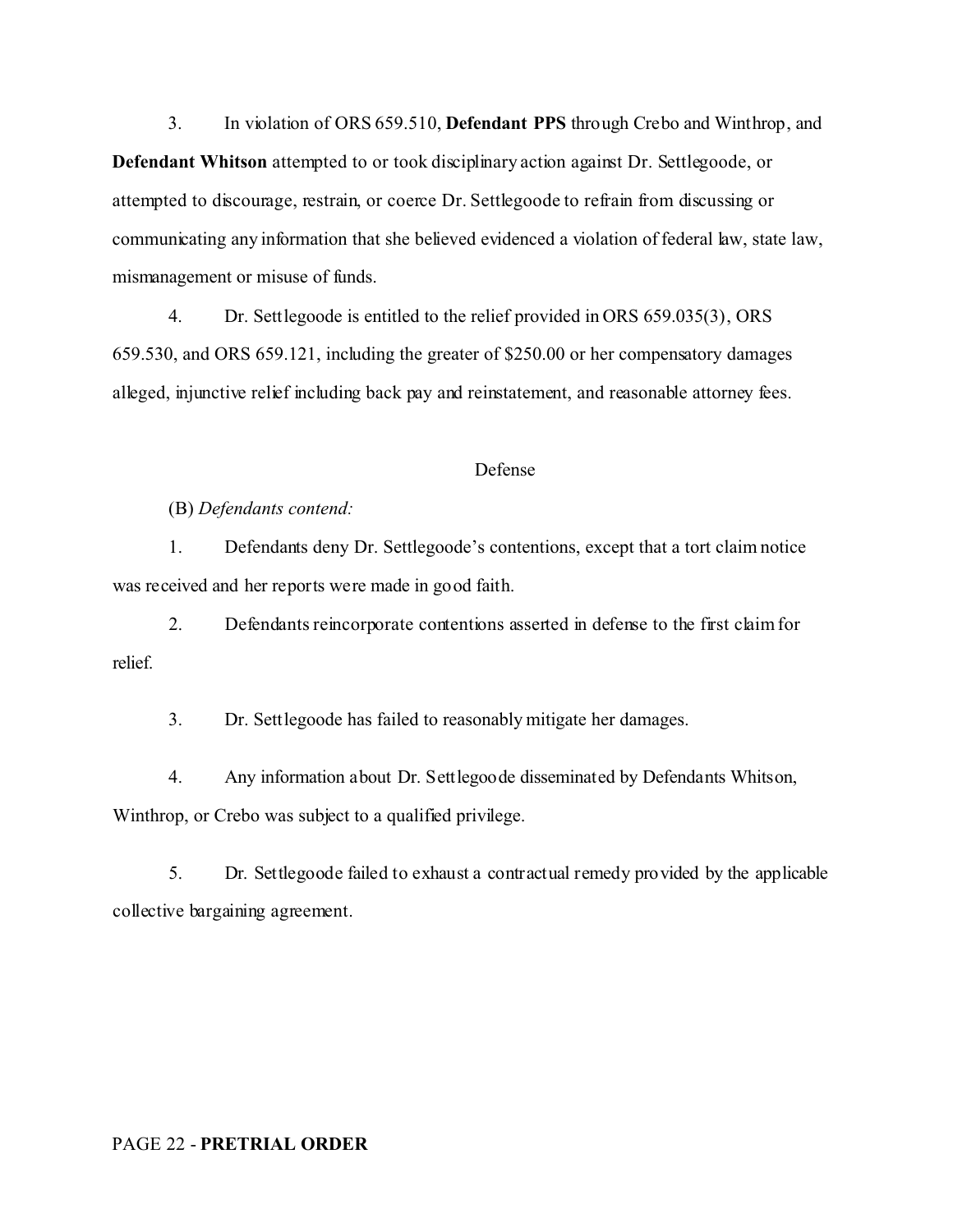#### **CLAIM FIVE**

#### (Defamation)

(A) *Plaintiff contends:*

1. In addition to the allegations of claim one, two, and four, Whitson, Winthrop, and Crebo published false and defamatory statements to others that Dr. Settlegoode was unprofessional, promoting adversarial relationships, and incompetent in the performance of her profession as a teacher.

2. Defendants **PPS** is liable for Dr. Settlegoode's damage to her reputation within Portland Public Schools and the community.

## Defense

(B) *Defendants contend:*

1. Defendants deny Dr. Settlegoode's contentions.

2. Dr. Settlegoode has failed to reasonably mitigate her damages.

3. Any statements made by or attributed to defendants were, in fact, true, and therefore not defamatory.

4. As a matter of law, any statements were expressions of opinion and therefore not defamatory.

5. Any statement made by Whitson, Winthrop, and Crebo was subject to a qualified privilege as a work-related statement made by an employee concerning another employee's work performance.

6. No evidence connects any damage to Dr. Settlegoode's reputation or any failures by Dr. Settlegoode to find employment with the alleged defamatory statements.

#### PAGE 23 - **PRETRIAL ORDER**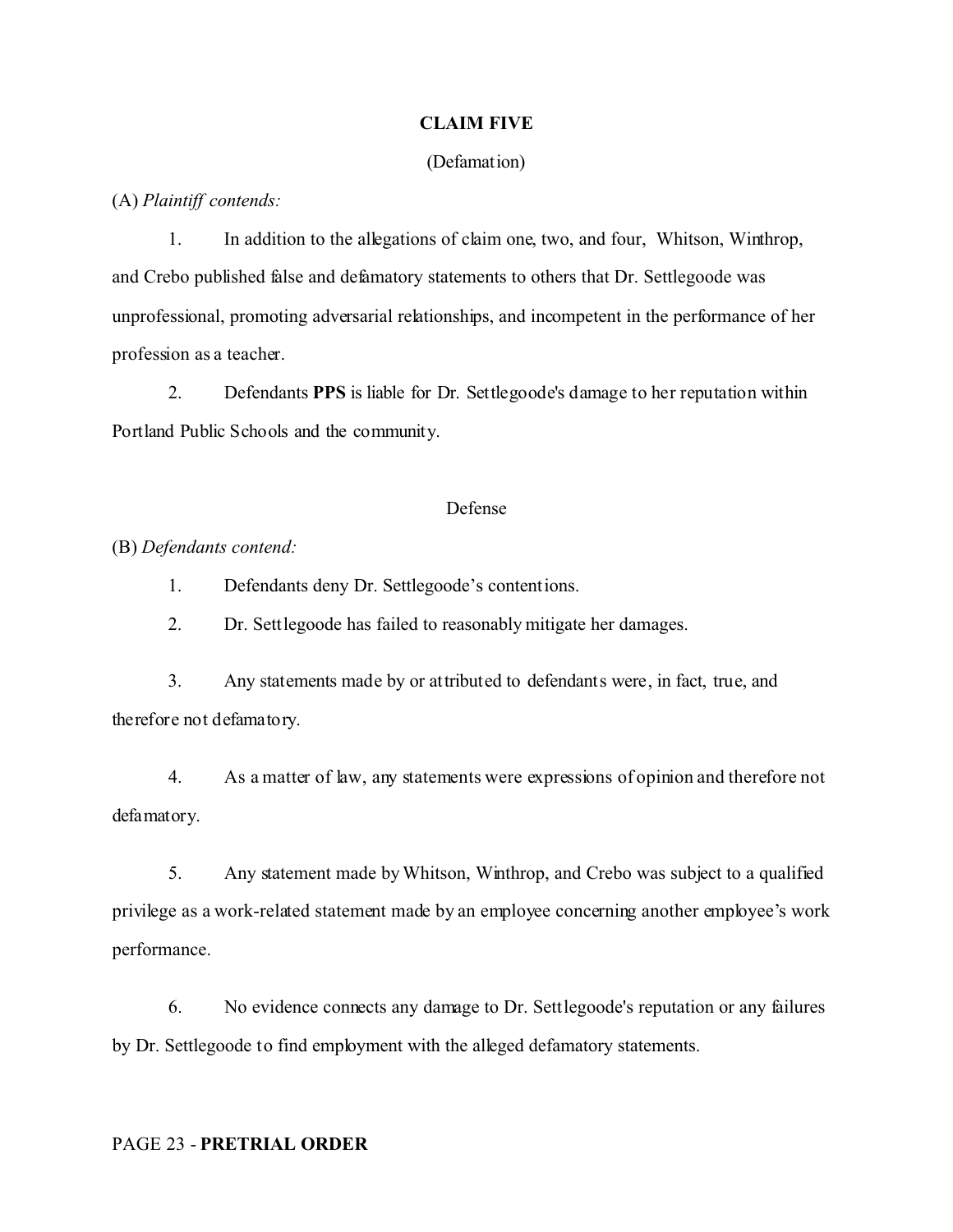## **COUNTERCLAIM**

(Attorney fees)

(A) *Defendants contend:*

1. They are entitled to an award of their reasonable attorney fees under 42 USC § 2000e-5(k).

## Defense

# (B) *Plaintiff contends:*

1. The Christiansburg Garment Co. v. EEOC, 434 US 412, 421, 98 S Ct 694, 54 L Ed 2d 648 (1978) standard applies, and to the extent that defense attorney fees are available to a claim, the claims were not frivolous, meritless, or brought in bad faith, and if Defendants prevailed none of them would be entitled to attorney fees under the applicable standard.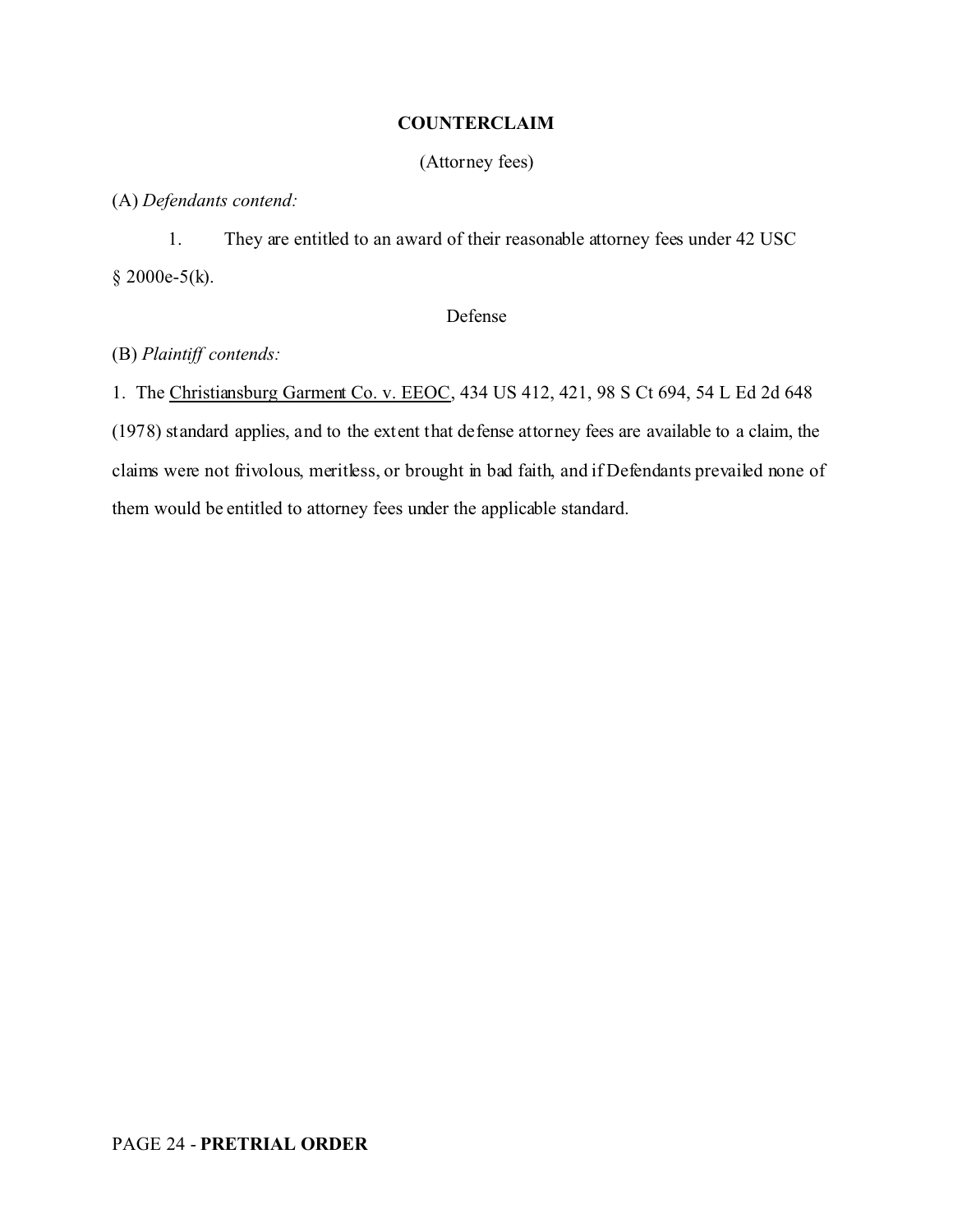#### **5. Other Legal Issues**.

a. Is there admissible evidence to suggest that Dr. Settlegoode's thyroid condition has been legally caused by defendants under the applicable standards as articulated in Daubert v. Merrill v. Dow, 509 US 579, 113 S Ct 2786, 125 L Ed 2d 469 (1993); 43 F3d 1311 (9<sup>th</sup> Cir 1995) and other cases?

b. Can plaintiff present evidence of a custom, pattern, or practice of attempting to coerce, discourage, or prevent disclosure of information in view of her contentions and the Agreed Facts?

c. Defendants plan to raise legal issues in their motions in limine, including but not limited to the following:

(1) May Dr. Settlegoode present testimony that she believed PPS had a retaliatory motive before she has named with whom she discussed the matter, the circumstances under which the matter was discussed, and presented evidence that the discussion became a basis for retaliation?

(2) May IEPs of individual students be admitted?

(3) May Dr. Settlegoode ask past or present PPS employees to speculate on ways in which they might handle hypothetical situations?

(4) May Dr. Settlegoode introduce evidence of the communication method or style of other PPS employees?

d. Dr. Settlegoode plans to raise legal issues in motions in limine, including but not limited to the following: (1)PPS should not be permitted to make an claim of limited funding or lack of funding for any particular class of students.

e. Do defendants' defenses of privilege or exhaustion of a bargaining agreement apply to Oregon's whistle-blower statutory claim?

#### PAGE 25 - **PRETRIAL ORDER**